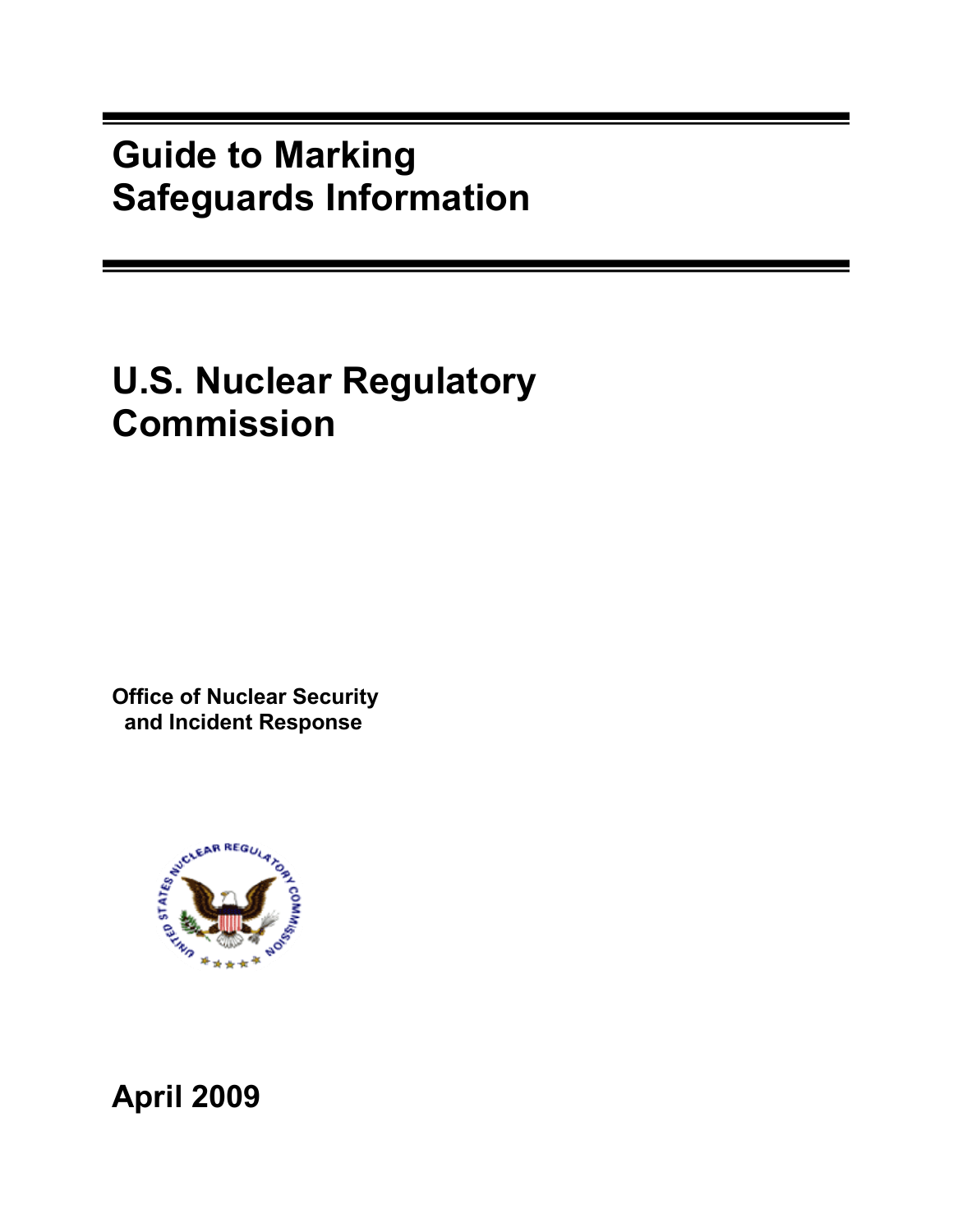## **Guide to Marking Safeguards Information**

**ISSUED AND APPROVED FOR USE:** 

*<i><u> /RA/</u>*  $\sim$  /RA/

**Roy P. Zimmerman Director Office of Nuclear Security and Incident Response** 

**April 14, 2009 Date** 

## **U.S. Nuclear Regulatory Commission**

**Office of Nuclear Security and Incident Response** 

**April 2009**

 **\_\_\_\_\_\_\_\_\_\_\_\_\_\_\_\_\_\_\_\_\_\_\_\_\_\_\_\_**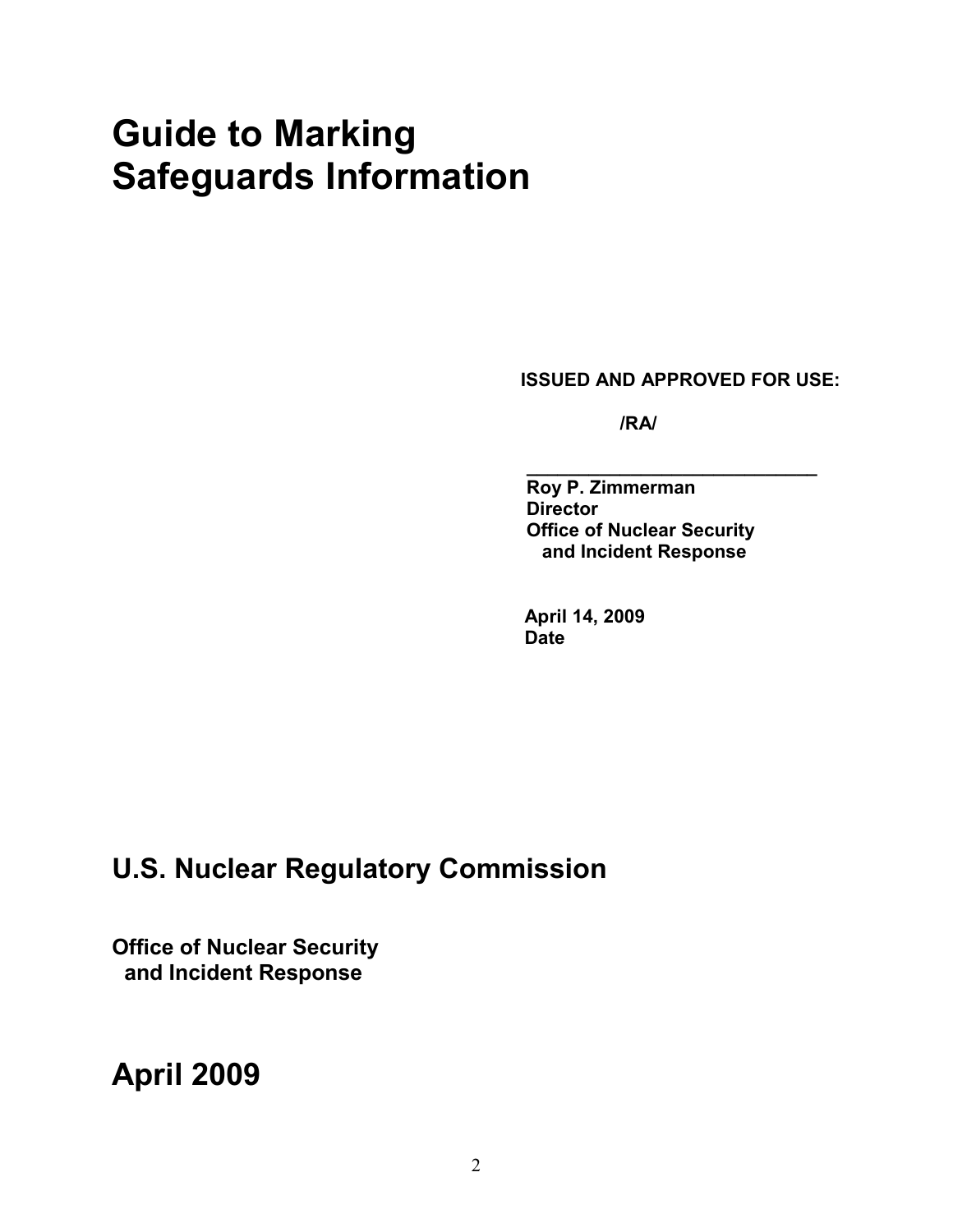### **United States Nuclear Regulatory Commission**

Office of Nuclear Security and Incident Response Washington, DC 20555

Marking Guide for Safeguards Information

Change Notice **Date** Posting Official **Posted** 

 $\mathcal{L}_\text{max} = \mathcal{L}_\text{max} = \mathcal{L}_\text{max} = \mathcal{L}_\text{max} = \mathcal{L}_\text{max} = \mathcal{L}_\text{max} = \mathcal{L}_\text{max}$ 

 $\mathcal{L}_\text{max} = \frac{1}{2} \left[ \frac{1}{2} \frac{1}{2} \frac{1}{2} \frac{1}{2} \frac{1}{2} \frac{1}{2} \frac{1}{2} \frac{1}{2} \frac{1}{2} \frac{1}{2} \frac{1}{2} \frac{1}{2} \frac{1}{2} \frac{1}{2} \frac{1}{2} \frac{1}{2} \frac{1}{2} \frac{1}{2} \frac{1}{2} \frac{1}{2} \frac{1}{2} \frac{1}{2} \frac{1}{2} \frac{1}{2} \frac{1}{2} \frac{1}{2} \frac{1}{2} \frac{1}{2} \frac$ 

 $\mathcal{L}_\text{max} = \mathcal{L}_\text{max} = \mathcal{L}_\text{max} = \mathcal{L}_\text{max} = \mathcal{L}_\text{max} = \mathcal{L}_\text{max} = \mathcal{L}_\text{max}$ 

 $\mathcal{L}_\text{max} = \mathcal{L}_\text{max} = \mathcal{L}_\text{max} = \mathcal{L}_\text{max} = \mathcal{L}_\text{max} = \mathcal{L}_\text{max} = \mathcal{L}_\text{max}$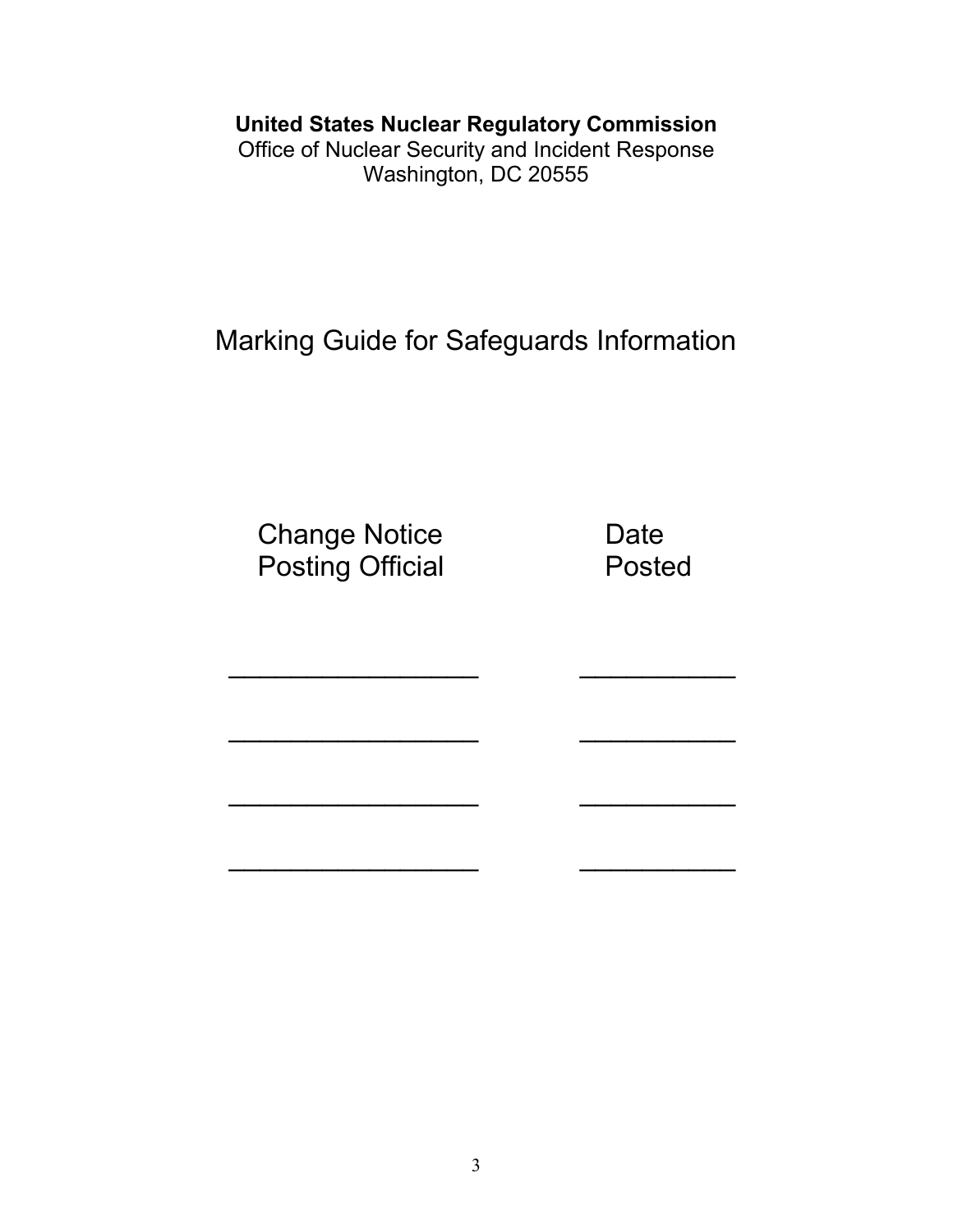#### **FOREWORD**

This Safeguards Information (SGI) Marking Guide (MG) is issued under the authority of the Nuclear Regulatory Commission (NRC) and is intended to provide guidance to NRC employees. This Guide may also be used as guidance for any person who handles SGI. The Atomic Energy Act of 1954, as amended (AEA), authorizes NRC to prescribe requirements by regulation or order to prohibit the unauthorized disclosure of SGI. This Guide is intended to describe SGI marking requirements and illustrate the proper placement of required markings and warning notices. This Guide should be used by authorized SGI designators. The Guide does not address electronic safekeeping and storage of SGI, nor does it serve as a substitute for the SGI designator training that NRC employees must take prior to serving as an SGI designator. This guide proceeds on the basis that personnel involved with marking documents and materials have both access to and knowledge of the safekeeping and storage prerequisites needed to avoid inadvertent and unauthorized disclosures. This Guide illustrates where SGI designation would be applicable. It does not, however, override the portion marking requirement set forth in Title 10 of the *Code of Federal Regulations* (10 CFR) Section 73.22 (d) and 10 CFR 73.23 (d), nor does it supersede any subsequent SGI marking guidance that may be issued by NRC after the publication of this Guide. This Guide contains no sensitive information; documents marked as controlled items are for illustration purposes only. Consult your Office SGI Designator or NRC Information Security Branch if you have questions on SGI marking requirements.

SGI is a special category of sensitive, unclassified information required by Section 147 of the AEA to be protected. Although SGI is sensitive, unclassified information, it is marked and protected in many aspects similar to Confidential National Security Information. All persons with access to SGI have a continuing obligation to protect the information from inadvertent release or unauthorized disclosure. Instances where an unauthorized disclosure of SGI occurs, or when SGI is disclosed or obtained in an unauthorized manner, must be reported to the appropriate authority for follow-up and corrective action. SGI possessors are reminded that:

- Only authorized persons may designate documents etc. as SGI. Within NRC, staff personnel must be trained and authorized to designate SGI. (Management Directive (MD) 12.7 "NRC Safeguards Information Security Program" Handbook)
- Access to SGI is contingent upon a completed fingerprint-based Federal Bureau of Investigation (FBI) identification and criminal history record check, a need-to-know and a trustworthiness and reliability determination.
- Authorized SGI designators must ensure that SGI material is appropriately marked.
- Individuals who believe that information in their possession is not appropriately marked or is inappropriately designated SGI are expected to bring their concerns to the attention of an SGI designator.
- SGI must not be disclosed over non-secure telephones.

Proper marking of SGI material(s) serves several purposes. It alerts holders to the presence of SGI, identifying the exact information or portion that needs protection, identifies the name, title and organization of the person(s) that designated the material, specifies the date material was designated and warns the holder that a violation of the protection requirements could lead to civil and criminal penalties. Normally, a composite document (one with multiple or distinctive sections) would be considered a single document for protection purposes. For ease of use, it may be practical or appropriate to segregate sensitive information into appendices or attachments that can be disaggregated from the overall document.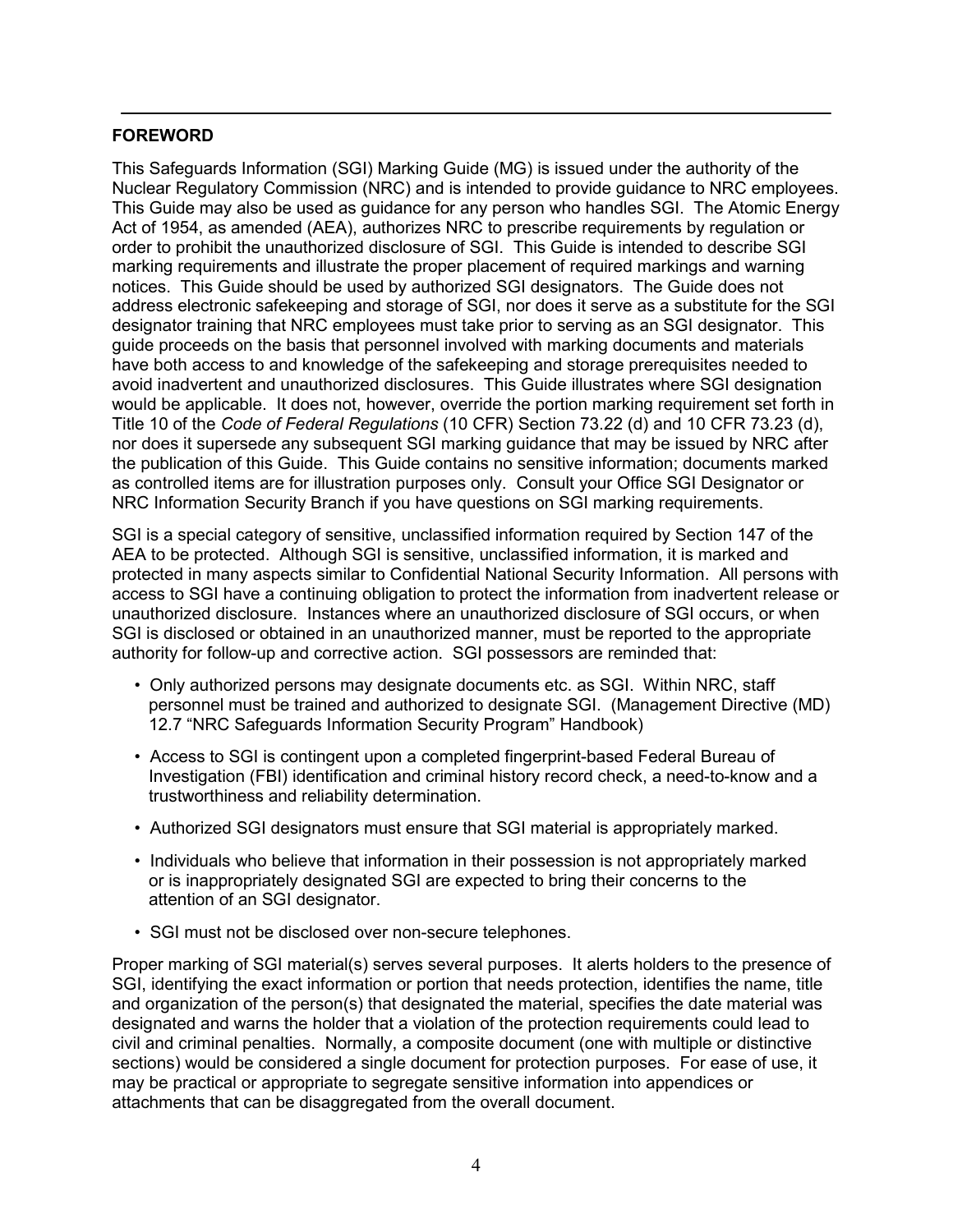### **TABLE OF CONTENTS**

| 4  |
|----|
| 5  |
| 6  |
| 7  |
| 8  |
| 9  |
| 10 |
| 11 |
| 12 |
| 15 |
| 16 |
| 17 |
| 18 |
| 19 |
| 20 |
| 21 |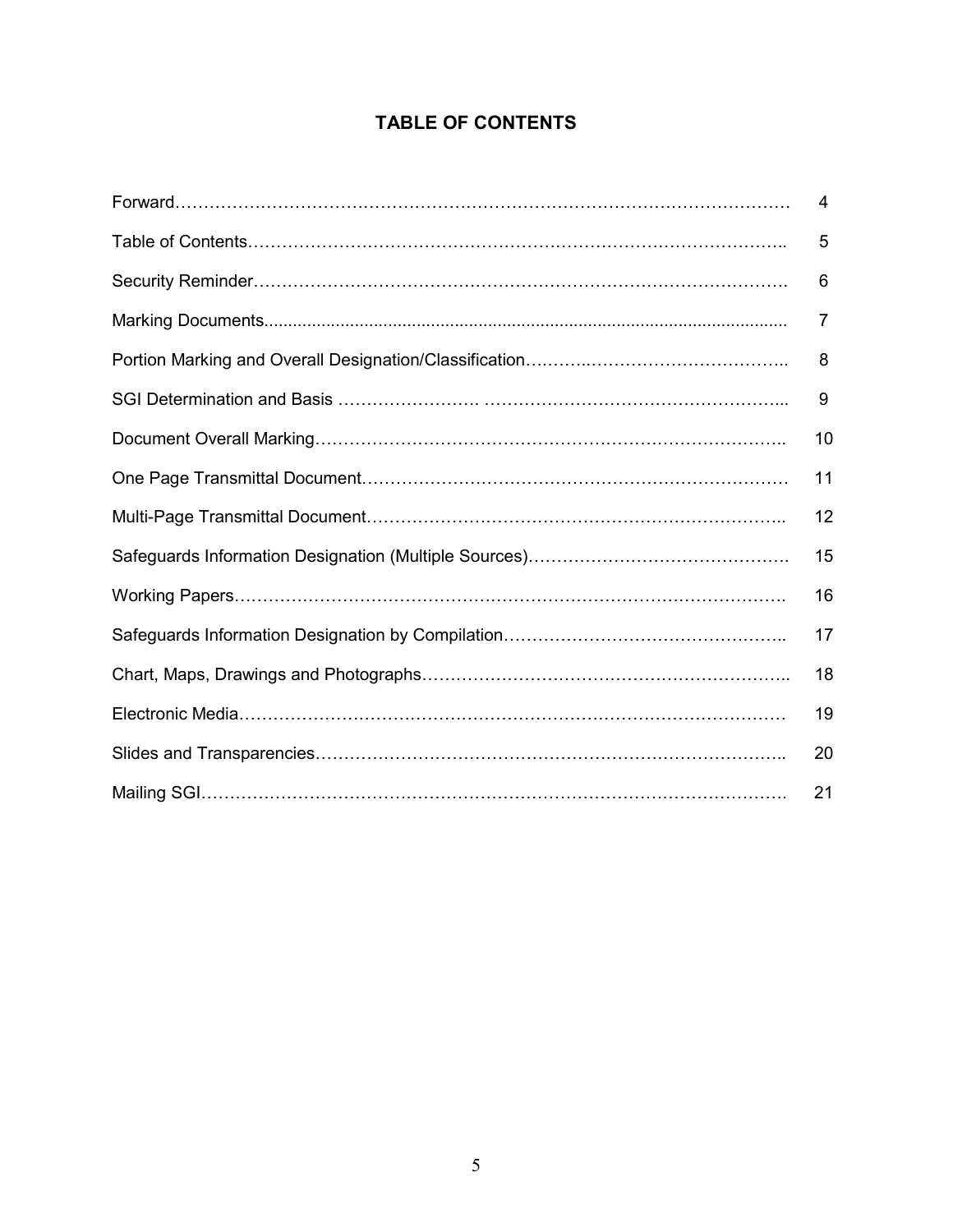### **SECURITY REMINDER**

- A. Safeguards Information is sensitive unclassified information. Examples include information that has intrinsic security value involving equipment, procedures, communications, analyses, design basis, or response plans used by a licensee or applicant to protect certain special nuclear material, byproduct material, source material, or facilities.
- B. Safeguards Information is a designation, not a classification.
- C. In the context of documents that are designated "Safeguards Information," the parenthetical "U" stands for UNCONTROLLED.
- D. Any individual that is authorized to determine that a document contains SGI may remove the marking whenever the information no longer meets the requirements for protection as SGI, provided he/she coordinates with the originator, or a representative of the document's originator. (NRC staff personnel should refer to NRC MD 12.7 for additional guidance.)
- E. Access to Safeguards Information is limited to those with a need-to-know, who have been deemed trustworthy and reliable (based upon a background check) and who have undergone a favorably-adjudicated fingerprint-based criminal history records check.
- F. Safeguards Information designators are responsible for assuring that SGI is properly marked. Proper markings include the identification of the basis for the designation. See the Designation Guide for Safeguards Information, Criteria and Guidance.
- G. Individuals who believe that information in their possession is inappropriately designated SGI or lacking the needed SGI designation are expected to bring their concerns to the attention of an SGI designator or the Information Security Branch.
- H. Safeguards Information shall not be discussed or read in public places. It should not be left unattended (unless on official travel and all safekeeping precautions associated with traveling with SGI have been taken) even for a short time in automobiles, hotel rooms, private residences or public lockers. Only approved security containers are authorized for storage.
- I. Safeguards Information shall not be discussed on non-secure telephones. Transmissions must take place over protected telecommunications circuits. "Talking around" SGI is a practice dangerous to security and must be avoided.
- J. When using a mail delivery company that provides nationwide overnight service, with computer tracing capability, the "waiver of signature or indemnity" block on the mail label may not be executed.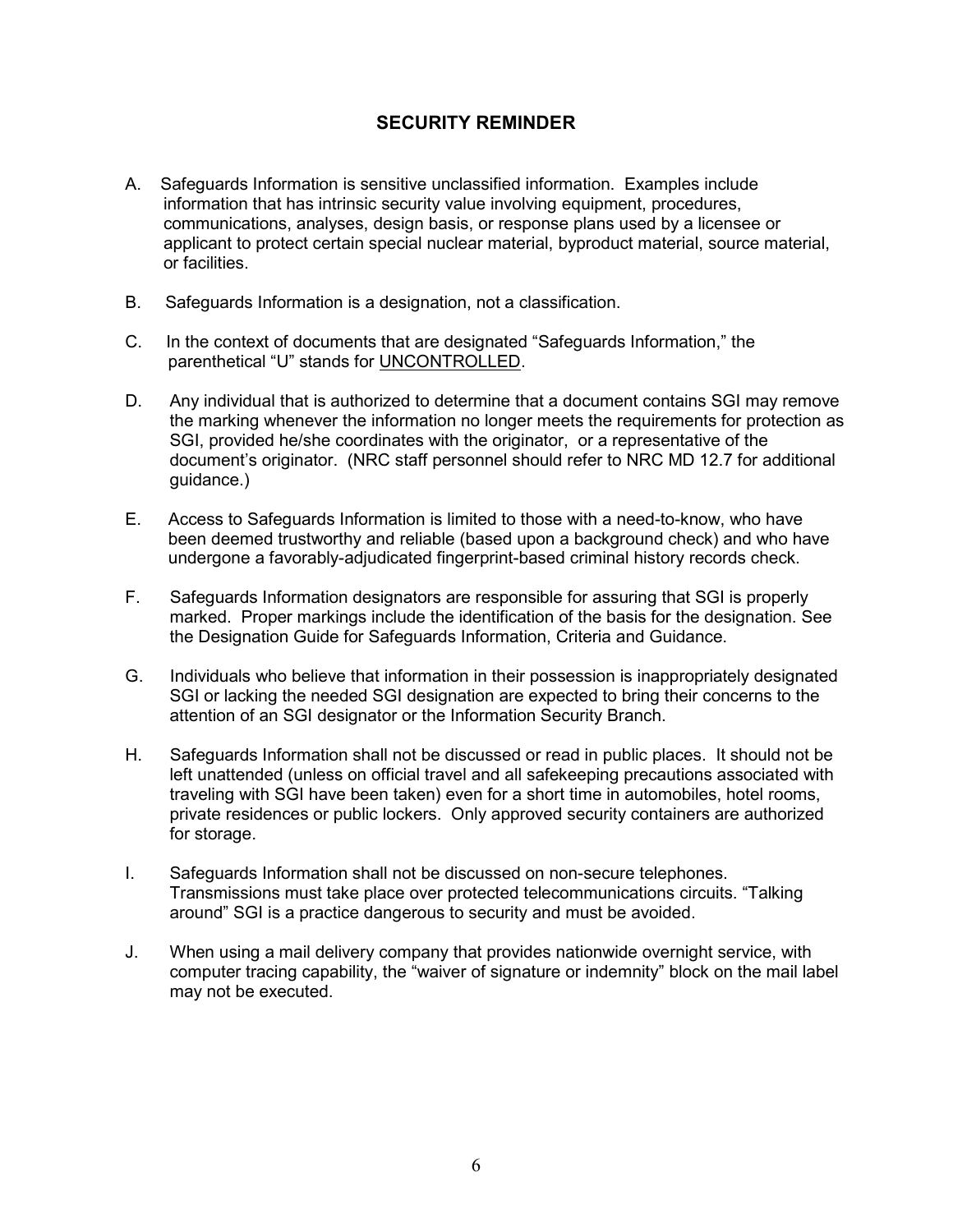### **MARKING DOCUMENTS**

| <b>SAFEGUARDS INFORMATION</b><br>FUGLEAR<br>2. $a(1)$                                                                                                                                                                                                                                         |                                                                                                                                                                                                                      |  |  |  |
|-----------------------------------------------------------------------------------------------------------------------------------------------------------------------------------------------------------------------------------------------------------------------------------------------|----------------------------------------------------------------------------------------------------------------------------------------------------------------------------------------------------------------------|--|--|--|
| UNITED STATES NUCLEAR REGULATORY COMMISSION<br><b>WASHINGTON, DC</b>                                                                                                                                                                                                                          |                                                                                                                                                                                                                      |  |  |  |
| MEMORANDUM FOR Ms. LYNN SILVIOUS                                                                                                                                                                                                                                                              |                                                                                                                                                                                                                      |  |  |  |
| SUBJECT: SGI Document Markings (U)                                                                                                                                                                                                                                                            | $\rightarrow$ 2. a                                                                                                                                                                                                   |  |  |  |
| 1. (U) This is an example of a general document that contains Safeguards Information.<br>Standard markings are required for all SGI documents including:                                                                                                                                      |                                                                                                                                                                                                                      |  |  |  |
| a. Correspondence to and from NRC, NRC contractors, and NRC licensees;                                                                                                                                                                                                                        |                                                                                                                                                                                                                      |  |  |  |
| b. Documents pertaining to information identified in 10 CFR 73.22 (a) 73.23 (a).                                                                                                                                                                                                              |                                                                                                                                                                                                                      |  |  |  |
| 2. Standard markings for documents referenced above include:                                                                                                                                                                                                                                  |                                                                                                                                                                                                                      |  |  |  |
| a. (SGI) Portion marking(s) for each section of a document to reflect the designation of<br>the sensitive information contained within that particular section. When subsections are<br>not marked as shown below, the information is protected at the level shown by the<br>overall section. |                                                                                                                                                                                                                      |  |  |  |
| (1). Overall markings that are conspicuously placed at the top and bottom of the<br>Document (can be accomplished by making font larger than text of the<br>document).                                                                                                                        |                                                                                                                                                                                                                      |  |  |  |
| (2). Warning statement to inform the holder that a violation of the protection<br>requirements are subject to Civil and Criminal penalties.                                                                                                                                                   |                                                                                                                                                                                                                      |  |  |  |
| (3). Subject lines and Titles should always be written as not to include sensitive<br>information.                                                                                                                                                                                            |                                                                                                                                                                                                                      |  |  |  |
| WARNING: Violation of Section 147of the<br>Atomic Energy Act, "Safeguards<br>• 2. $a(2)$<br>Information" is subject to CIVIL<br>and CRIMINAL Penalties.                                                                                                                                       | Safeguards Information determination made by:<br>Name/Title: John Q. Public / InfoSec Specialist<br>Organization: NRC/DSO<br>Date: 2 Jan 08<br>Basis: DS-SGI-1 (100) Program Management<br>Signature: John Q. Public |  |  |  |
| 2. $a(1)$<br><b>SAFEGUARDS INFORMATION</b>                                                                                                                                                                                                                                                    |                                                                                                                                                                                                                      |  |  |  |

 Note: A line followed by a reference number, throughout this pamphlet, cites the paragraph number found on the same page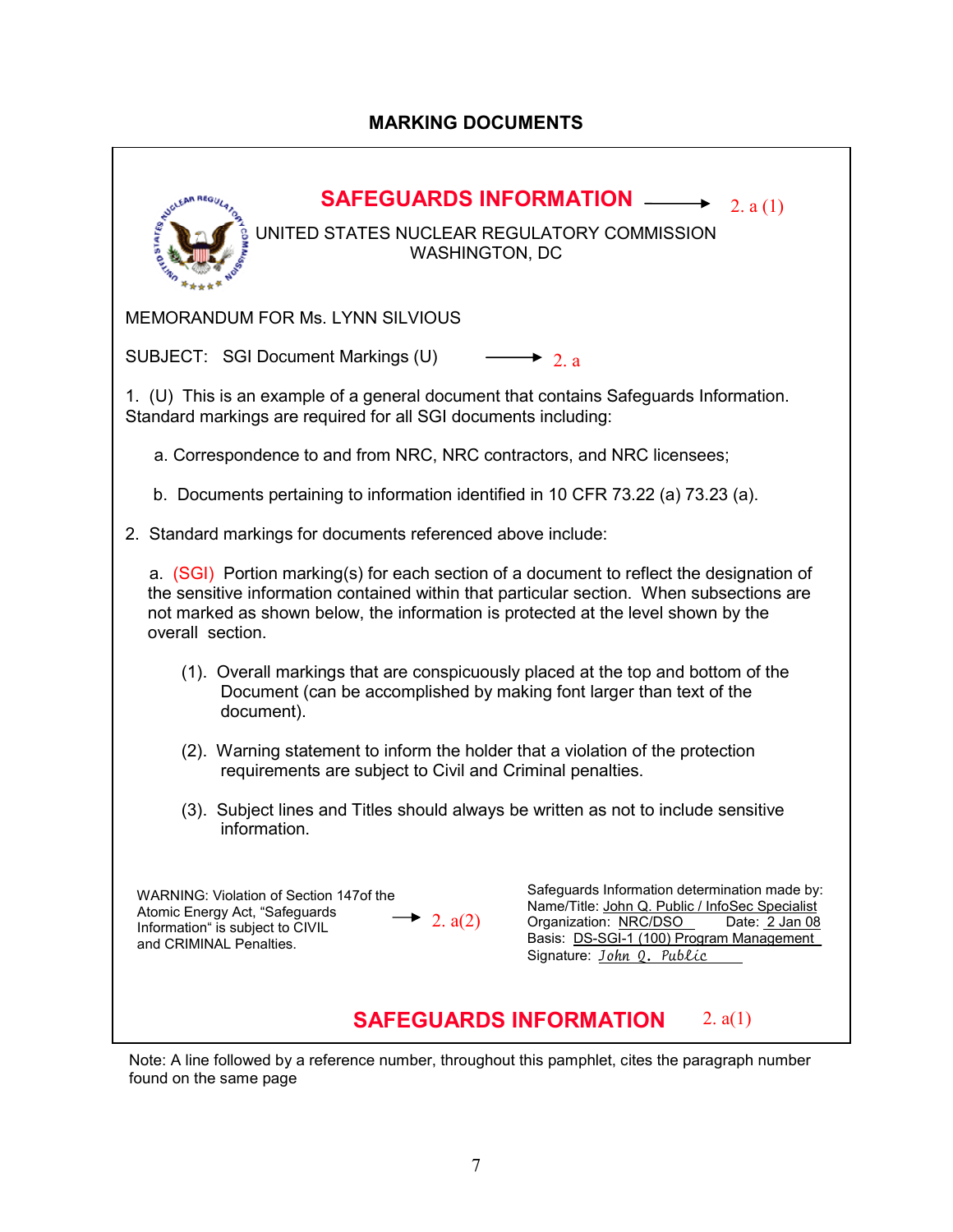#### 1 OF 2

### **SAFEGUARDS INFORMATION**

1. (U) When a document contains several categories of sensitive uncontrolled information, portion marking is required to distinguish SGI portions from other portions (See Handbook 12.7, Part II). Mark each page with the overall designation (top and bottom) or with the highest designation of information contained on that page. The first page will always reflect the overall designation.

2. (SGI) This is paragraph #2. If it were to contain "Safeguards Information," this paragraph would be marked with the designation "SGI" in parentheses.

### **SAFEGUARDS INFORMATION**

### **SECRET**  1 OF 2 2 OF 2

 1. (SGI) This is paragraph #1. It is an SGI inclusive paragraph and is therefore marked "SGI" in parentheses as other portions on this page are classified. Should this paragraph be used to create another document, the information taken from this paragraph would remain Safeguards Information and continue to warrant the "SGI" portion marking.

2. (S) If this paragraph contained "Secret" information, this paragraph would be marked with the designation "S" as indicated at the beginning of the paragraph. The overall classification on this page is "Secret" despite the fact that the page also contains Safeguards

### **SECRET**

#### 2 OF 2

### **SAFEGUARDS INFORMATION**

3. (OUO-SRI) Overall markings do not always dictate the designation of each paragraph. When extracts of a document are used to create a new document, ensure that the extract(s) from the source document is marked to reflect the actual designation of the extract. (When the source document contains sensitive information).

4. (U) This is paragraph #4. If it were to contain "Uncontrolled Information" or "Non-Sensitive Information, this portion would be marked with the designation "U" in parentheses.

**SAFEGUARDS INFORMATION** 

#### **SECRET**

(S) Information. (See MD 12.7 Handbook Part ll (A)(3)) When a classified, sensitive but unclassified or uncontrolled paragraph is too long and must be carried over to another page, the classification or designation marking MUST be carried forward as well.

3. (OUO-PROPIN) This is paragraph #3. If the highest level of information in this paragraph was "Official Use Only-Proprietary Information, the paragraph would be marked with the designation "OUO-PROPIN" in parentheses.

### **SECRET**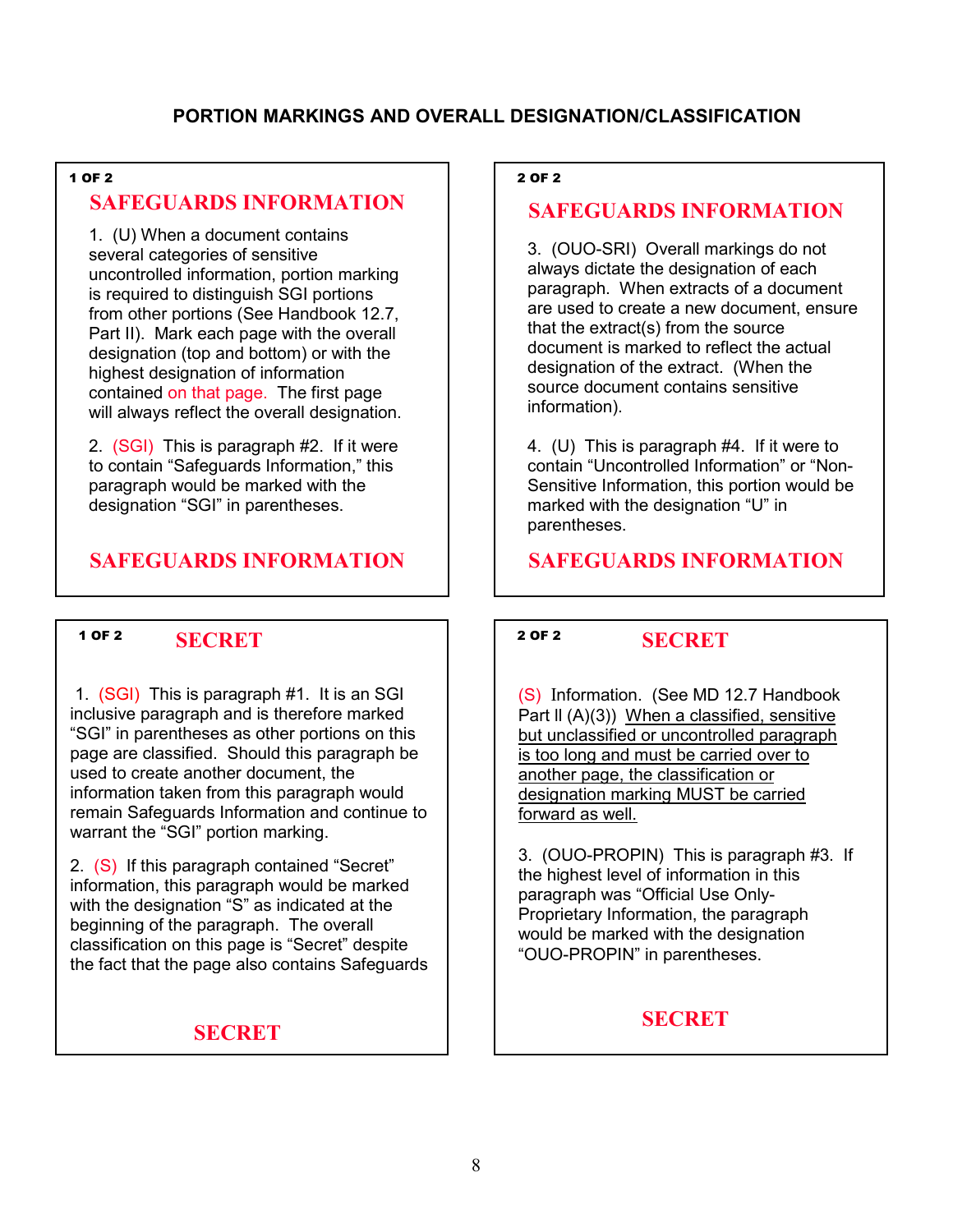### **DETERMINATION AND BASIS**



### **SAFEGUARDS INFORMATION**

UNITED STATES NUCLEAR REGULATORY COMMISSION WASHINGTON, DC

MEMORANDUM FOR NSIR/DSO/DDSP **April 22, 2008** 

SUBJECT: "SGI Designated by" Line (U)

1. (SGI) The identification of the designation authority and the placement of the obligatory warning statement are marking requirements that must not be over-looked. The designation authority declaration is accomplished by placing the statement "Safeguards Information determination made by:" on the bottom (right side) of the document. The warning statement is placed at the bottom, left side, of the document. The "SGI determination made by" line must include the name of the actual SGI designator and their Title. For clarity and ease of document review by others, it is **recommended** that the SGI designator also identify the basis for making the SGI determination. The Designation Guide for Safeguards Information (DG-SGI-1) is an excellent reference tool for making the "basis" determination.

2. The SGI designation must be applied to all information that warrants protection as described in 10 CFR 73.21. Safeguards Information can be categorized as belonging to one or more distinctive Functional Series (as identified in DG-SGI-1). The applicable Functional Series are listed below.

| a. |  | (U) Program Management |
|----|--|------------------------|
|    |  |                        |

- b. (U) Research and Development
- c. (U) Physical Protection Program
- d. (U) Consequences, Threats, and Scenarios.
- e. (U) Incidents and Security Concern
- f. (U) Plant Operations and Emergency Planning.
- g. (U) Cyber Security
- h. (U) Other

WARNING: Violation of Section 147 of the Atomic Energy Act, "SAFEGUARDS INFORMATION" is subject Civil and CRIMINAL Penalties.

Safeguards Information determination made by: Name/Title: John Public / InfoSec. Specialist Organization: NRC/DSO Date: 3 Jan 07 Basis: DG-SGI-1 (100) Program Management\_ Signature: *John Public* 

### **SAFEGUARDS INFORMATION**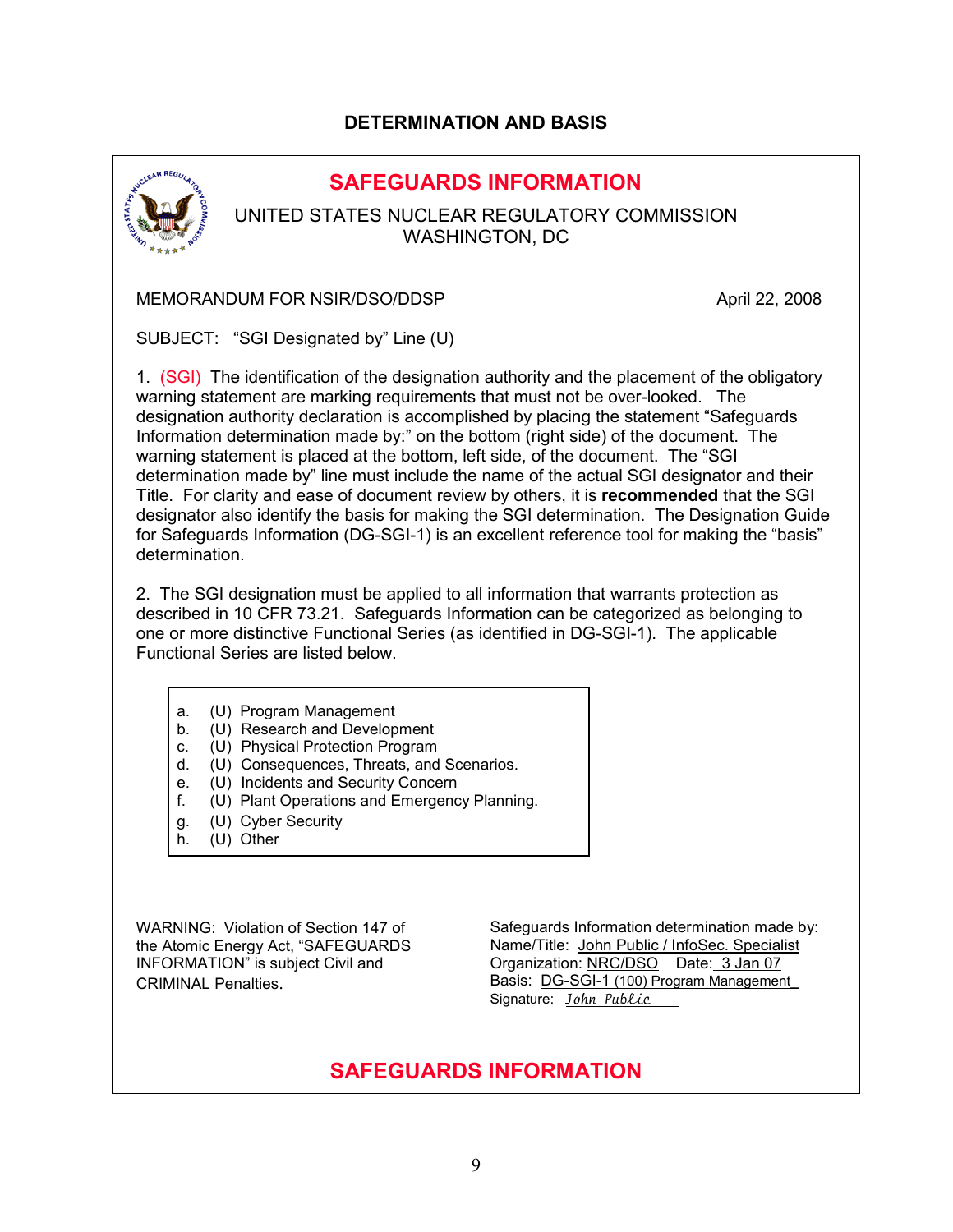### **DOCUMENT OVERALL MARKING**

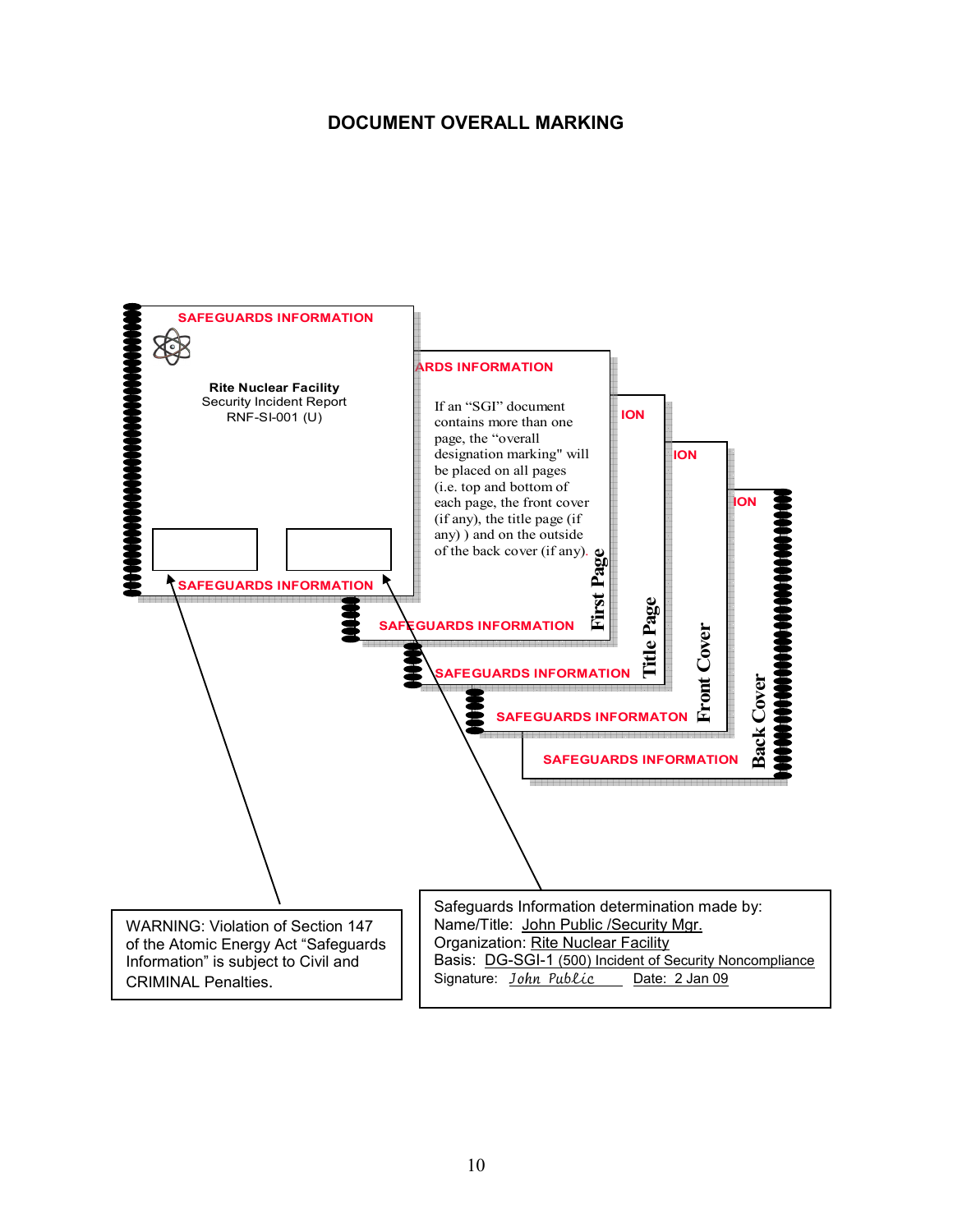### **ONE PAGE TRANSMITTAL DOCUMENT**

| ANDCLEAR REGULA                                | 1.a.<br><b>SAFEGUARDS INFORMATION ____</b><br>UNITED STATES NUCLEAR REGULATORY COMMISSION<br><b>WASHINGTON, DC</b>                                                                                                                                                                                                                                                                                                                                                                                                                       |  |  |  |
|------------------------------------------------|------------------------------------------------------------------------------------------------------------------------------------------------------------------------------------------------------------------------------------------------------------------------------------------------------------------------------------------------------------------------------------------------------------------------------------------------------------------------------------------------------------------------------------------|--|--|--|
| <b>MEMORANDUM TO:</b>                          | Mr. Bern Stapleton, Sr. Program Manager (SFGDS)<br><b>Information Security Branch</b><br><b>Division of Security Operations</b><br>Office of Nuclear Security and Incident Response                                                                                                                                                                                                                                                                                                                                                      |  |  |  |
| FROM:                                          | John Q. Public<br><b>Reactor Security Oversight Branch</b><br><b>Division of Security Operations</b><br>Office of Nuclear Security and Incident Response                                                                                                                                                                                                                                                                                                                                                                                 |  |  |  |
|                                                | SUBJECT: Memorandum of Transmittal (U)                                                                                                                                                                                                                                                                                                                                                                                                                                                                                                   |  |  |  |
| 12.7 Part II (3).                              | 1. Information in transmittal letters are marked on the basis of content. It is not uncommon<br>for transmittal letters to have attachments that contain Safeguards Information. When the<br>attachment does contain Safeguards Information, the overall marking on the transmittal<br>letter must reflect the designation of its attachment(s). See 10 CFR 73.22(d)(2) and MD                                                                                                                                                           |  |  |  |
| 73.22(d)(3) and MD 12.7 Part II (3).           | 2. Conspicuously mark the transmittal document with the SAFEGUARDS INFORMATION<br>designation to indicate that subsequent pages contain sensitive information that warrant<br>protection. The transmittal letter itself need not contain Safeguards Information to warrant<br>the placement of the SAFEGUARDS INFORMATION designation. Also, mark the<br>transmittal document with an appropriate instruction indicating that it is not a Safeguards<br>Information document when separated from the attachment or enclosure. See 10 CFR |  |  |  |
| Attachment:<br><b>Attack Scenario Analyses</b> |                                                                                                                                                                                                                                                                                                                                                                                                                                                                                                                                          |  |  |  |
| (301) 415-1234                                 | CONTACT: John Q. Public, Division of Security Operations                                                                                                                                                                                                                                                                                                                                                                                                                                                                                 |  |  |  |
|                                                | Document transmitted herewith contains SGI. When separated from<br>enclosures(s), this document is decontrolled.                                                                                                                                                                                                                                                                                                                                                                                                                         |  |  |  |
|                                                | 1.a.<br><b>SAFEGUARDS INFORMATION</b>                                                                                                                                                                                                                                                                                                                                                                                                                                                                                                    |  |  |  |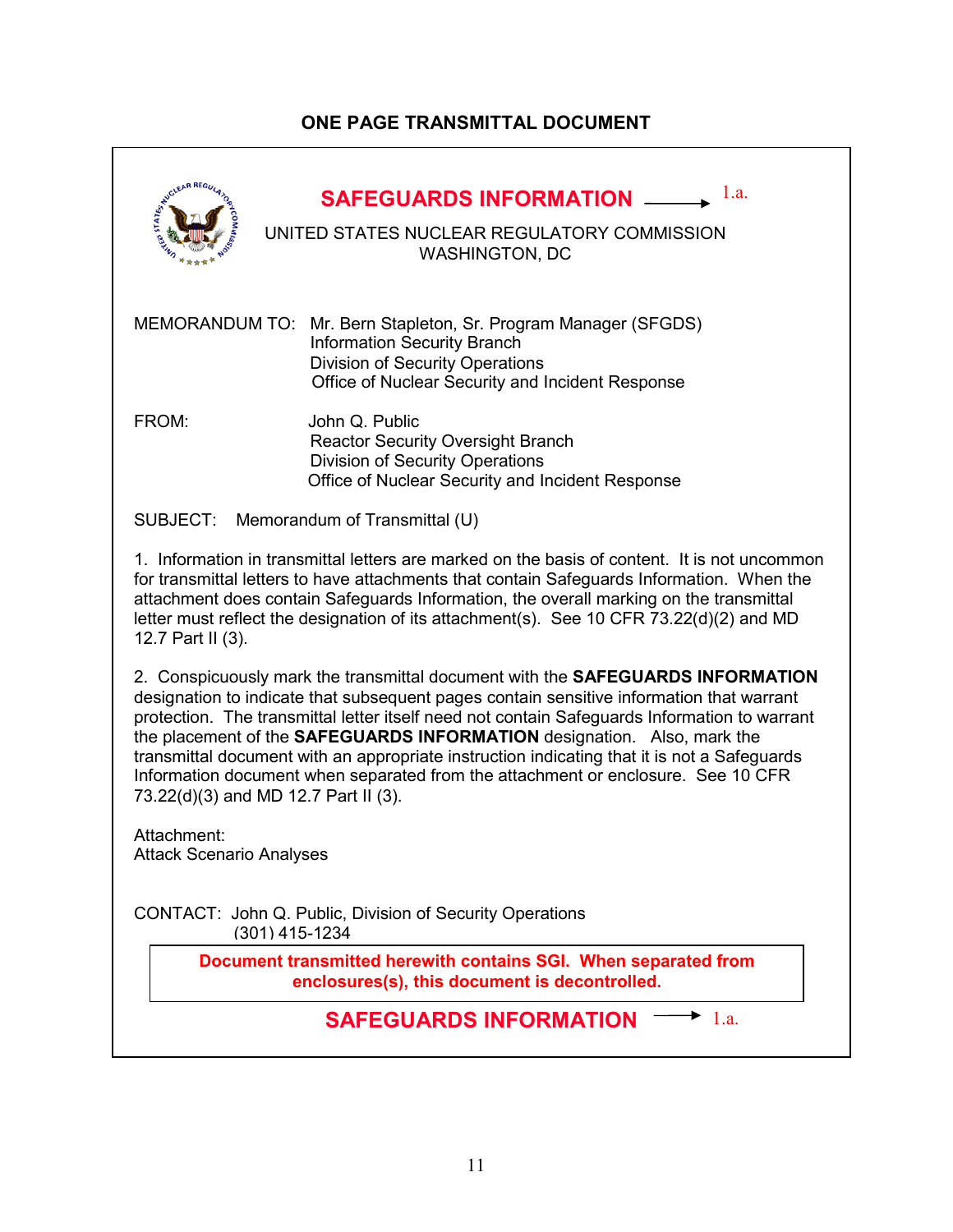### **MULTIPLE PAGE TRANSMITTAL DOCUMENT**



### **SAFEGUARDS INFORMATION** 1.

UNITED STATES NUCLEAR REGULATORY COMMISSION WASHINGTON, DC

Mr. John F. Public **Mr. John F. Public** 3009 Sr. Vice President, Energy Detroit Public Service Inc. Detroit, MI 45451-4111

SUBJECT: Letters of Transmittal (U)

1. Information in transmittal letters are marked on the basis of content. It is not uncommon for transmittal letters to have enclosures that contain Safeguards Information. When the attachment does contain Safeguards Information, the overall marking on the transmittal letter must reflect the designation of its enclosure(s).

2. Conspicuously mark the letter with the **SAFEGUARDS INFORMATION** designation to indicate that subsequent pages contain sensitive information that warrants protection. The letter itself need not contain Safeguards Information to warrant the placement of the **SAFEGUARDS INFORMATION** designation. Also, mark the transmittal document with an appropriate instruction indicating that it is not a Safeguards Information document when separated from the enclosure.

3. When the letter consists of multiple pages and the letter does not otherwise contain sensitive information, the designation and the instructional guidance need only appear on the first page.

4. When questions arise as to the appropriate markings for a transmittal letter, consult with your office SGI Designator for guidance. Your office SGI Designator should serve as your initial point of contact for questions related to SGI markings. If for some reason, your office SGI point of contact is unavailable, and you've exhausted all avenues for assistance within your organization, contact NRC Information Security Branch, NSIR.

**Document transmitted herewith contains SGI. When separated from enclosures(s), this document is decontrolled.**

#### **SAFEGUARDS INFORMATION**  $\rightarrow$  1.a.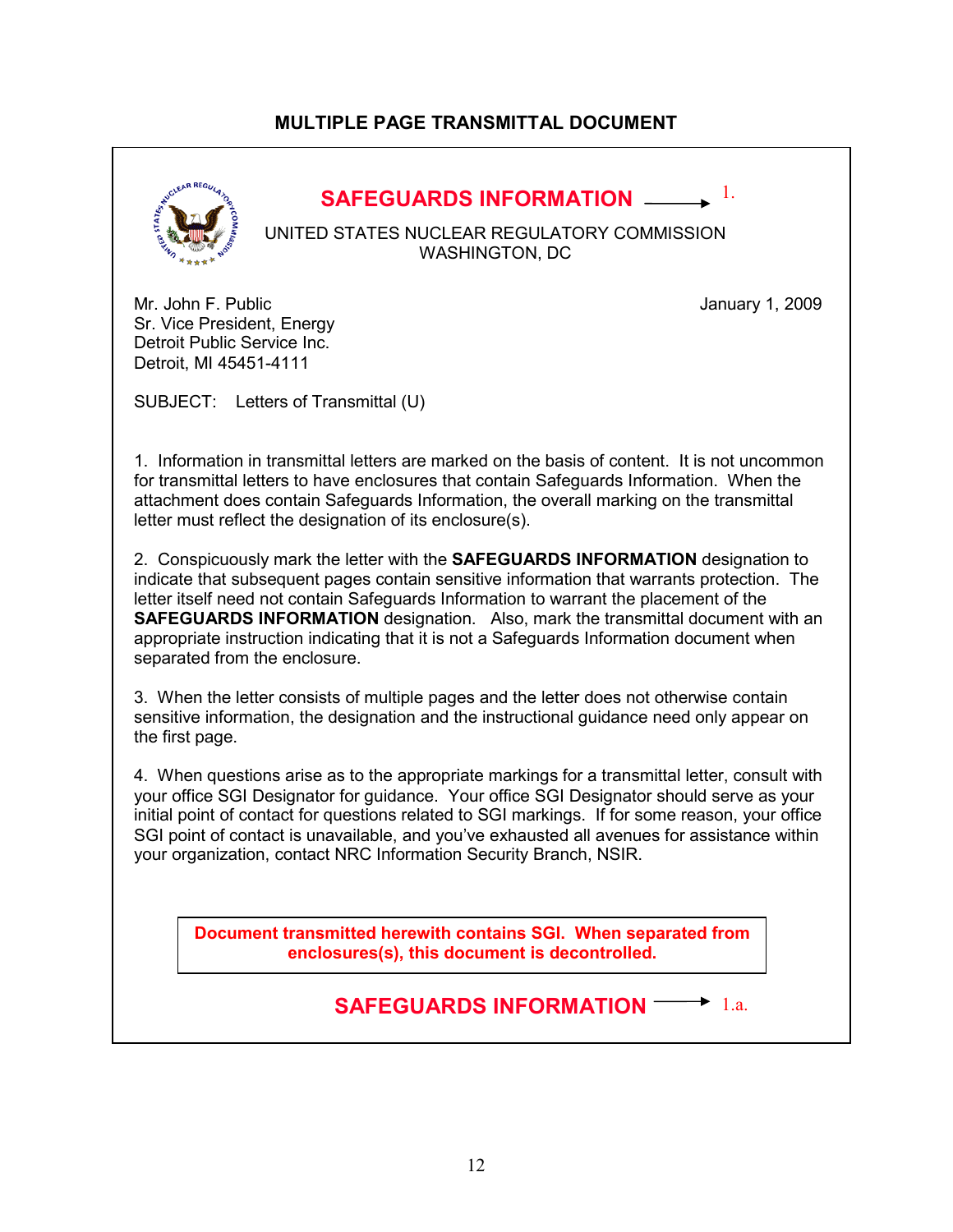5. For all questions concerning SGI designation or marking, contact the NRC Safeguards Information Program Manager.

 C. Montgomery Burns Information Management Analyst Nuclear Regulatory Commission

Attachment: Attack Scenario Analyses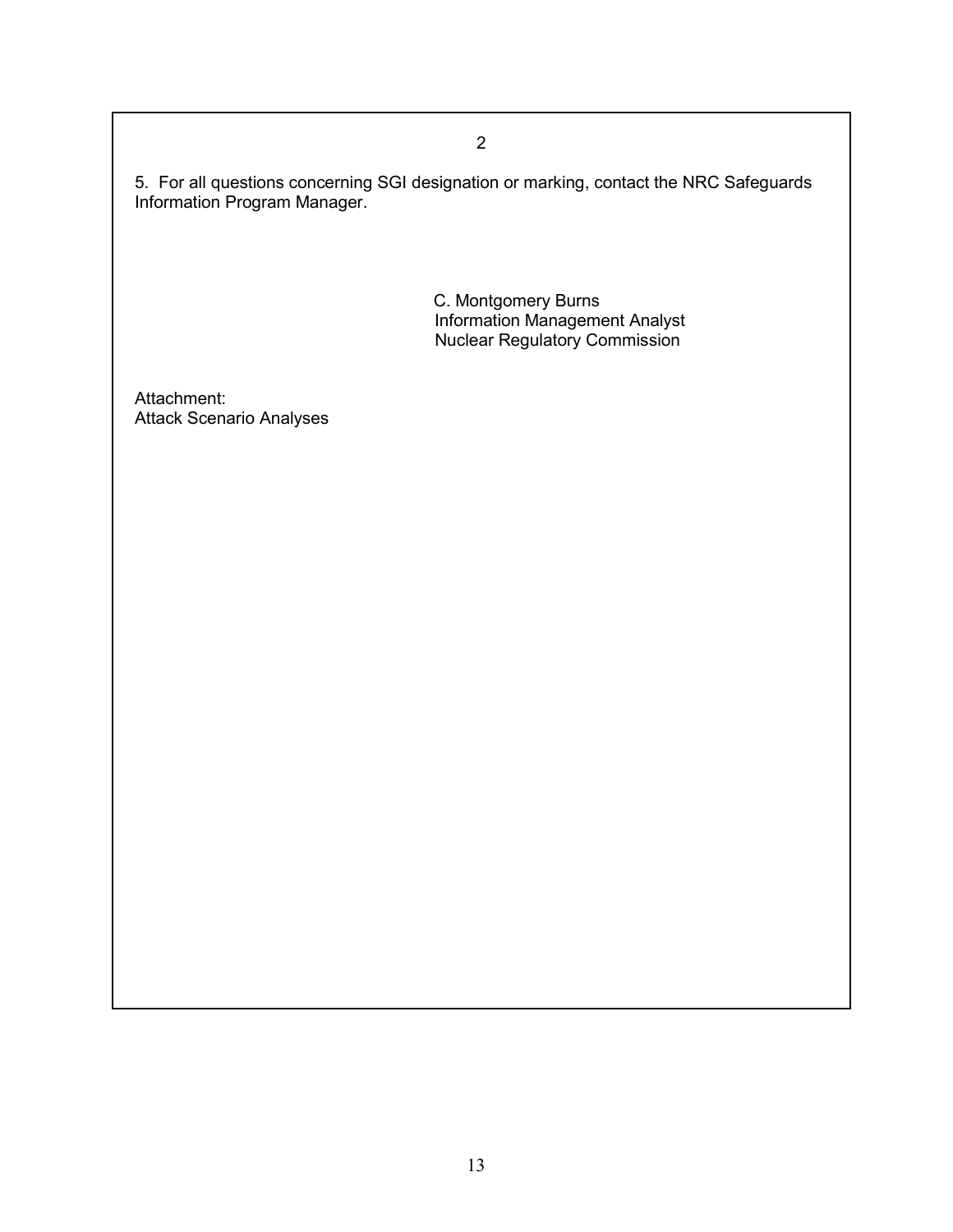### **SAFEGUARDS INFORMATION**

Rite Nuclear Facility Incident Report (U)

Source Document and Portion Markings (U)

1. (SGI) Derivatively designating a document SGI is the act of incorporating, paraphrasing, restating, or generating in new form, information that is already designated SGI and marking the newly developed material consistent with the markings of the source information. The source information ordinarily consists of an SGI document or documents, or the SGI designation guide issued by the Division of Nuclear Security, Office of Nuclear Security and Incident Response. **This paragraph contains "Safeguards Information"** that was taken from the second paragraph of the source document; a paragraph marked "SGI." Therefore, this paragraph is marked "SGI."

2. When using a source document as the basis for designation, the markings on the source document influence the markings to be applied to the derivative document.

(a) As with any source document containing SGI, each derivative document containing SGI must have portion markings and contain overall designation markings.

(b) SGI documents will always have the obligatory warning statement and identification of the person who made the SGI determination. When creating an SGI document through the use of an SGI source document, portion markings are carried over to the new document, but the identification of the person making the SGI determination for the source document does not carry over. The newly created document, though derivative in nature, is considered a "new" document and as such must identify the name and title of the SGI designator.



**SAFEGUARDS INFORMATION**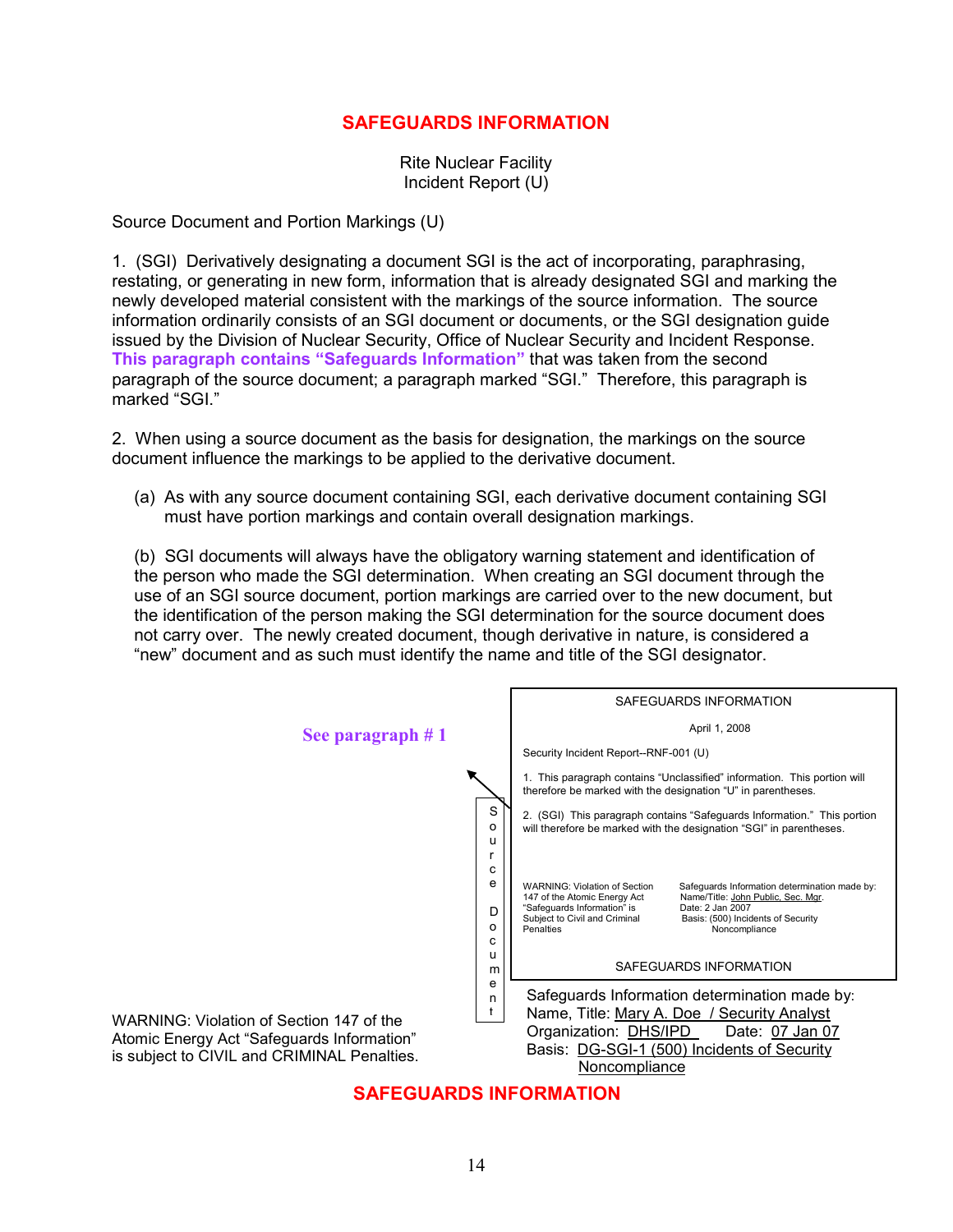### **SAFEGUARDS INFORMATION DESIGNATION FROM MULTIPLE SOURCES**

#### **Portion Marking**

When using more than one source document to create a derivative document, portion mark the sensitive information that is incorporated into the derivative document with the designation indicated on the source documents. In the example shown below, paragraph one of the derivative document incorporates "Safeguards Information" from paragraphs one and two from Sources 1 and two respectively. Paragraph three incorporates "Uncontrolled" from paragraph two of Source 1.

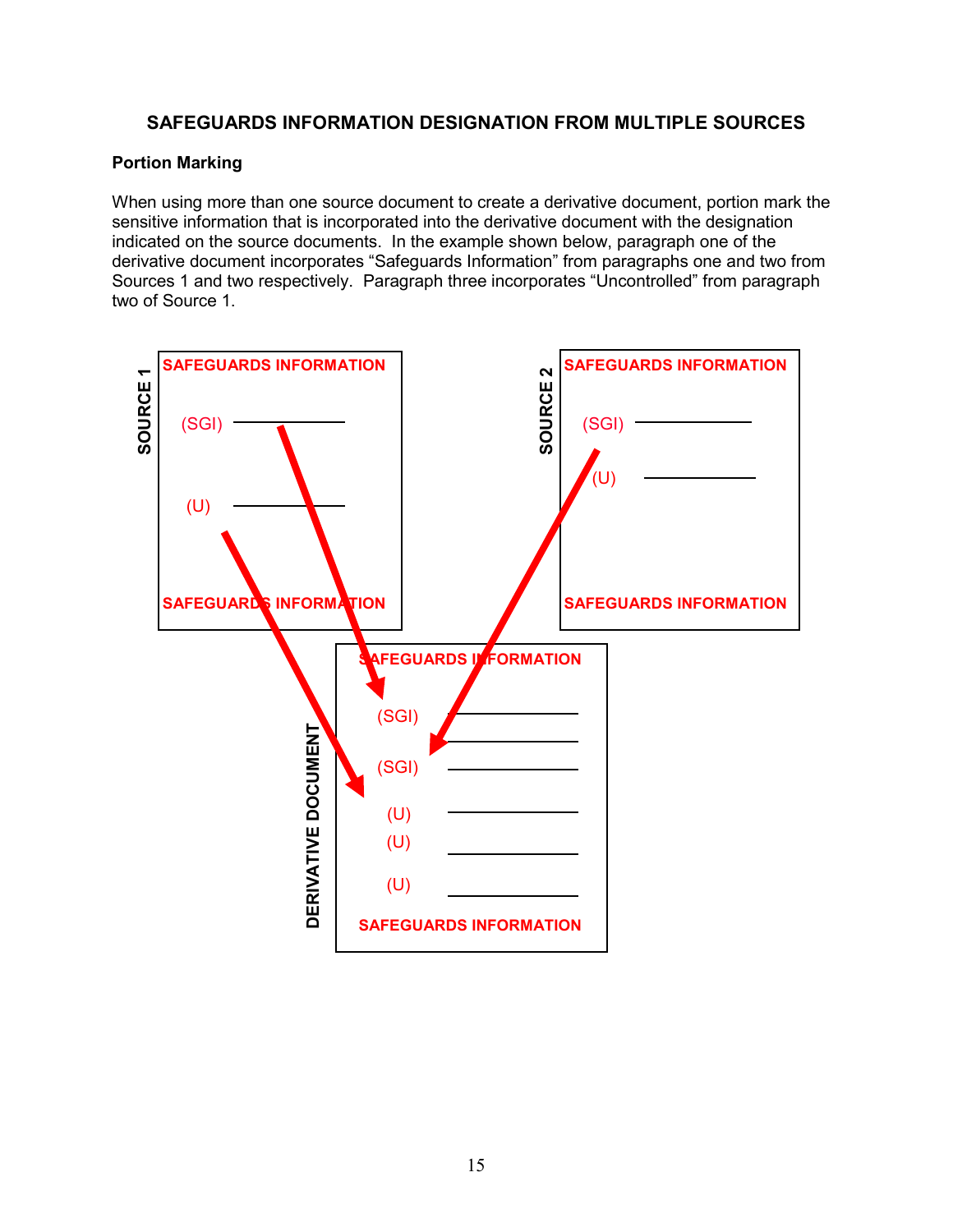### **Working Papers**

Working papers are documents accumulated or created in the preparation of a finished document. Working papers that contain Safeguards Information must be protected from unauthorized disclosure and appropriately marked "Safeguards Information," at both the top and bottom and contain the obligatory warning notice. Working papers that contain Safeguards Information do not have a time limit for the application of all associated marking. Associated markings (portion markings, SGI determination declaration, organization, date, basis, signature) are applied when the SGI working paper becomes a finished document or is transferred out of the office. SGI working papers will always contain the obligatory warning notice to inform the reader that violations of protection requirements are subject to civil and criminal penalties.

### **Overall Designation Marking**

The overall markings of an SGI document (assuming that SGI is the highest level of information contained therein) must always be conspicuously marked at the TOP and BOTTOM of the document. Documents containing SGI that consist of multiple pages, must have each page conspicuously marked "Safeguards Information" at the TOP and BOTTOM of the document. **NOTE**: Overall markings must always be conspicuous (i.e. text that is larger than the text used in the body of the document or a color different from the text of the document etc).

### **SGI Designation from an SGI Designation Guide**

The Designation Guide for Safeguards Information is an NRC issued document that provides guidance and describes or identifies instances when an SGI designation is appropriate for a particular subject matter. Information that warrants the SGI designation retains that designation until the information or subject matter no longer qualifies for protection as described by 10 CFR Part 73. The Guide is available both in hard copy or may be viewed on NRC intranet website.



### **SGI Designation Guide**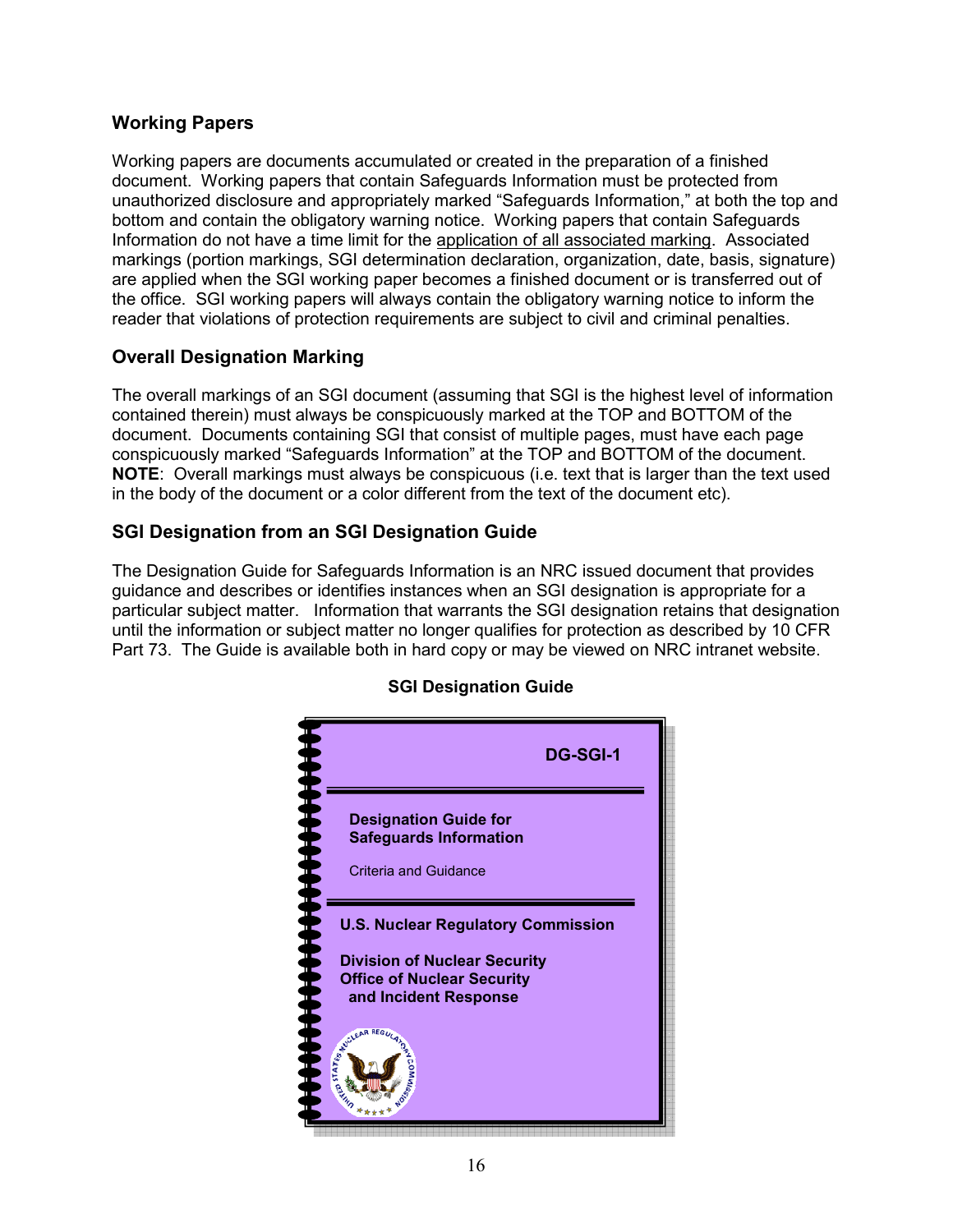### **SAFEGUARDS INFORMATION BY COMPILATION**



Atomic Energy Act, "Safeguards Information" is subject to Civil and Criminal **Penalties** 

scenario focused information is sufficient to aid in the defeat of elements of the security system that protect radioactive material processing facilities. SDG-SGI-1; #453 requires that this information be designated SGI.

### **SAFEGUARDS INFORMATION**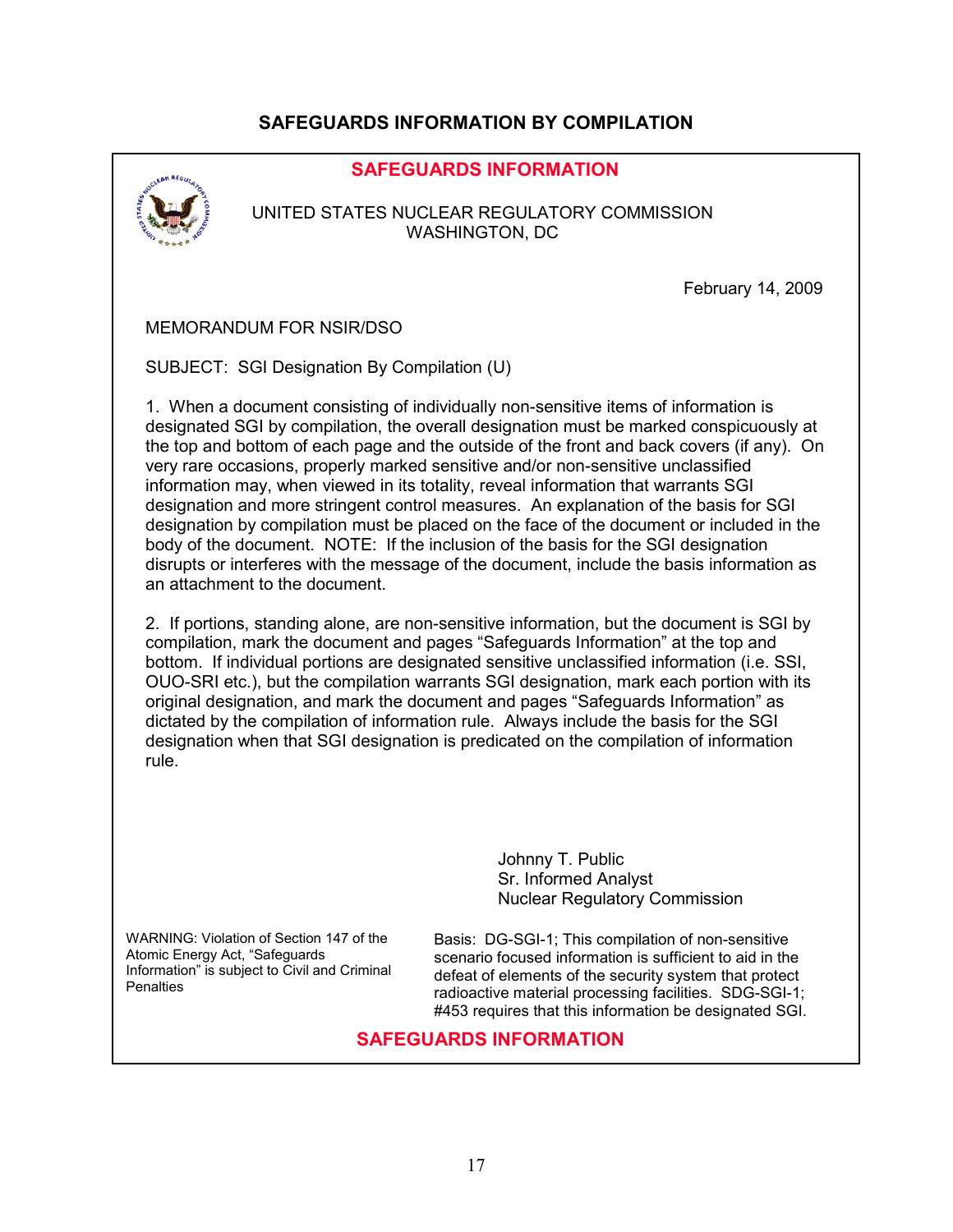

#### **CHARTS, MAPS, DRAWINGS AND PHOTOGRAPHS**

If these pages are part of a SGI designated document, mark as indicated above. When charts and pictures are single page documents, include the warning notice and identification (name and title) of the person making the SGI determination. When maps, blueprints etc. (things that will be rolled up for storage) are used, aside from the markings on the face of the item, the backside of the rolled item must also be marked. Wrapping an SGI Coversheet around the rolled item is an acceptable means of alerting others to the presence of Safeguards Information.

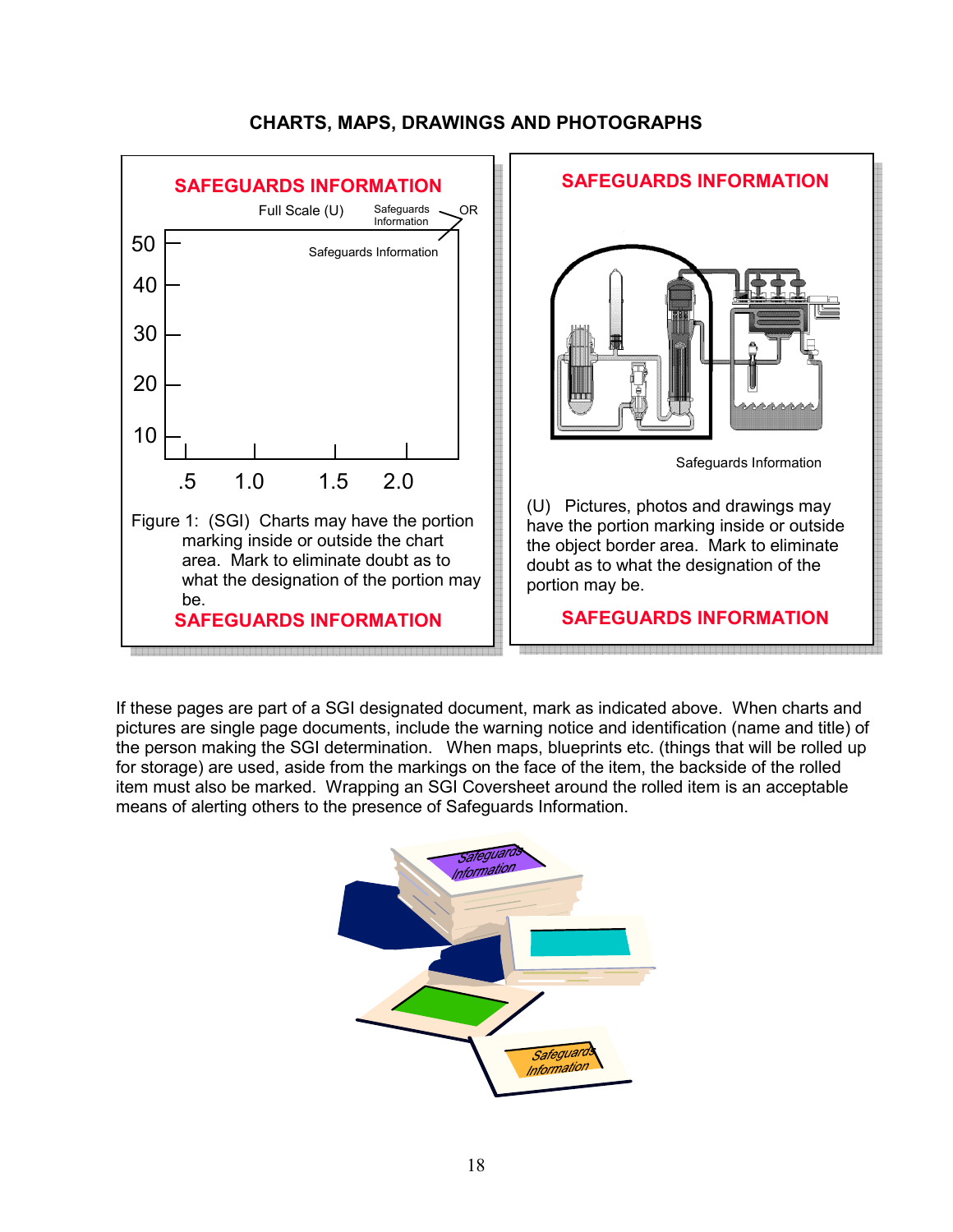### **Electronic Media**

With the exception of the warning notice and identification of the person making the Safeguards Information determination, basic document marking rules apply to computer media. As shown below, a computer disk must be labeled to reflect its SGI content. When labeling computer disks, use NRC Form 461A or labels that are called for in local governing directives.

> This medium is sensitive unclassified **SAFEGUARDS INFORMATION**  Protect it from unauthorized disclosure In compliance with 10 CFR 73.21 and local governing directives FORM 461A



No prescribed NRC Form exists that can be applied directly to a Compact Disc (CD) or a Digital Video Disc (DVD) that contains Safeguards Information. The NRC Form 461A, or label that is called for by local governing directives, may be used to mark the CD or DVD case. Many CD and DVD labeling products exist and CD or DVD users are encouraged to use CD or DVD labeling products when they are available. When using a CD or DVD labeling product, keep in mind that the text used to make the caption "Safeguards Information" must be conspicuous and unobstructed by any other markings or text on the CD or DVD label. If text, other than the "Safeguards Information" caption is used on the CD or DVD label, NO SAFEGUARDS INFORMATION SHOULD BE PLACED ON THE CD OR DVD LABEL. NRC approved thumb drives, containing SGI, must be color coded as prescribed by NUREG/BR-0168, Revision 4 and be conspicuously marked with the words "Safeguards Information."

In the event that CD or DVD labels aren't readily available or local directives forbid their usage, use of a permanent marker is permissible. The text used to create the "Safeguards Information" caption, when written with a permanent marker, must be conspicuous and unobstructed by other markings or text that may be placed on the CD or DVD.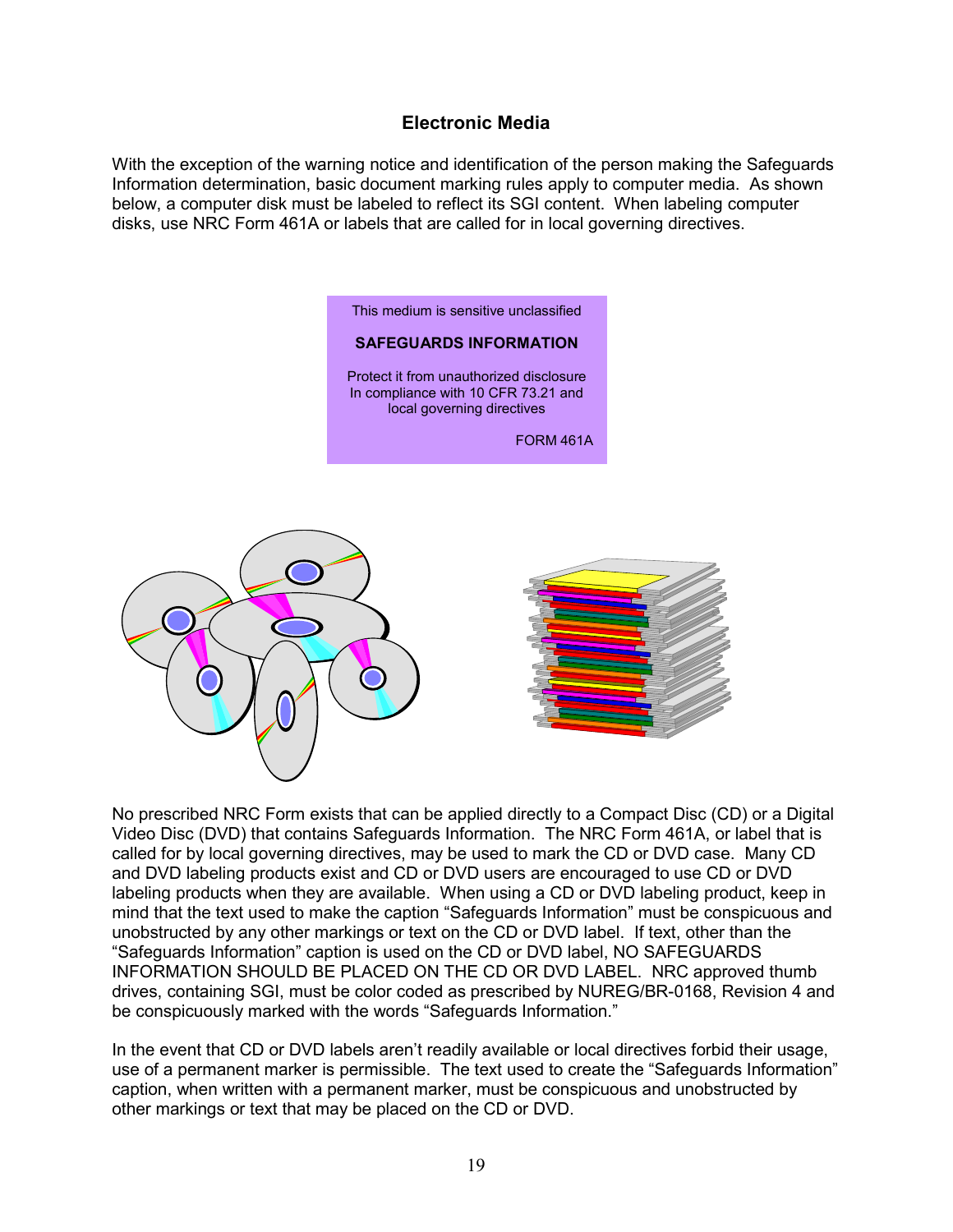### **SLIDE AND TRANSPARENCY**

Slides and Transparencies containing Safeguards Information must have markings on the slide cover and the actual image. The identification of the person making the SGI determination, along with position title, date and warning notice must be placed on the border or frame for the slide or transparency. If multiple slides or transparencies are created and considered one (1) presentation product, mark only the top or first transparency with the SGI associated marking information (i.e. SGI determination official's, title, date, basis and the SGI warning notice).

File folders and binders used to hold slides or transparencies, or any other SGI, must be conspicuously marked "Safeguards Information" on the Top and Bottom, Front and Back when the folder or binder is outside of the security container. Safeguards Information Cover sheets may be used to satisfy this requirement. If binders are stored in a manner that conceals the Safeguards Information marking, the spine of the binder must also be marked to indicate the designation of its content.

|                                                                                                             | <b>SAFEGUARDS INFORMATION</b>                                                                  |  |  |
|-------------------------------------------------------------------------------------------------------------|------------------------------------------------------------------------------------------------|--|--|
| <b>SAFEGUARDS INFORMATION</b>                                                                               |                                                                                                |  |  |
| SGI designation must be shown on<br>the image area and also on the<br>border, frame or holder.              |                                                                                                |  |  |
|                                                                                                             | <b>SAFEGUARDS INFORMATION</b>                                                                  |  |  |
| <b>WARNING: Violation of Section</b>                                                                        | <b>SAFEGUARDS INFORMATION</b>                                                                  |  |  |
| 147 of the Atomic Energy Act,<br>"Safeguards Information" is<br>subject to Civil and Criminal<br>Penalties. | SGI determination made by:<br>Name and Title: -<br>Organization, Date:<br>Basis:<br>Signature: |  |  |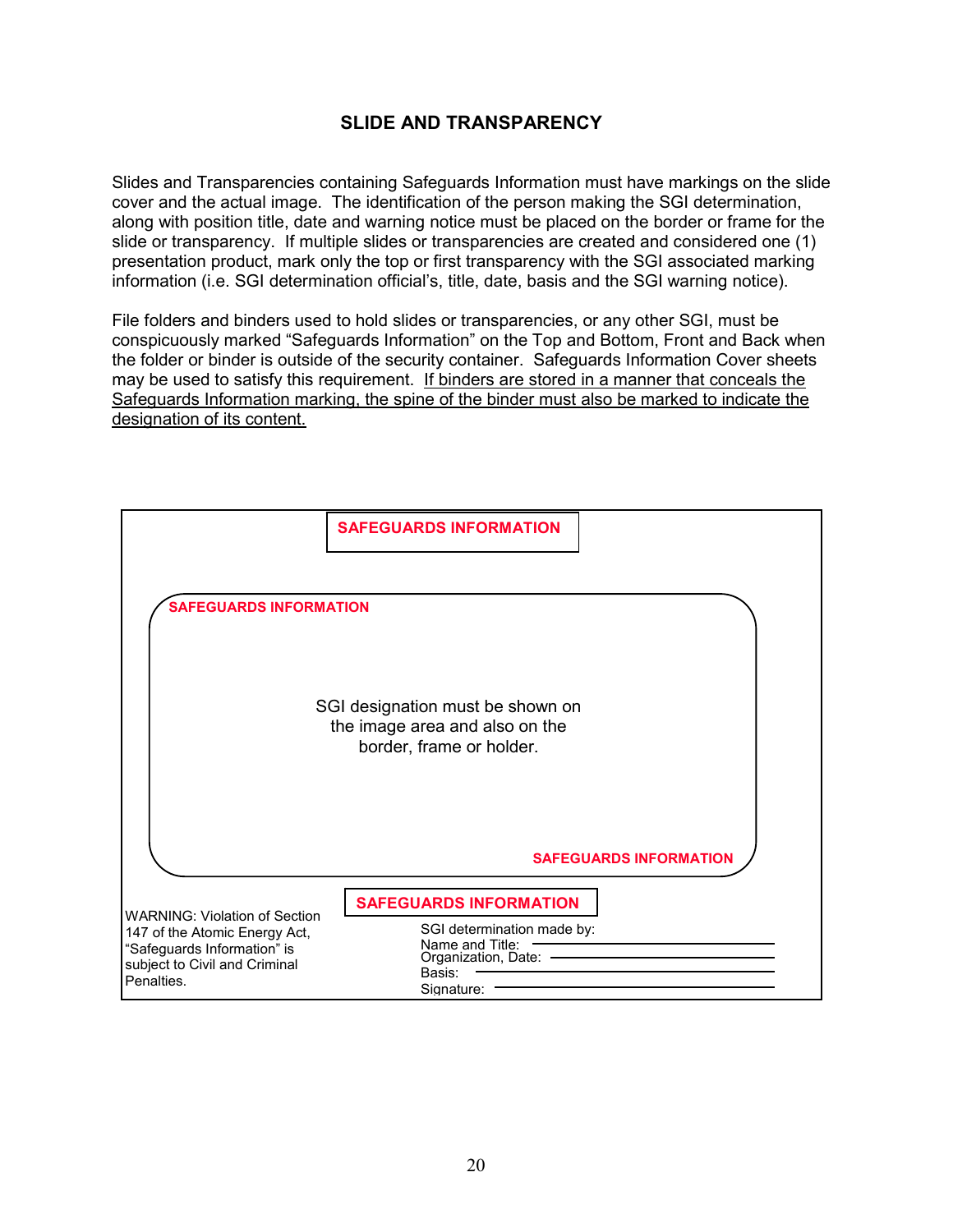#### **MAILING**

#### **Inner Envelope (Front) Inner Envelope (Back)**

SAFEGUARDS INFORMATION

J. R. Ewing 777 Southfork Dallas, TX 87871

> We - R. Power Inc. Attn: Lynn Silvious 7277 Generator Lane Anytown, MD 22822

SAFEGUARDS INFORMATION



When mailing Safeguards Information, you must ensure that the inner envelope is properly marked at the Top and Bottom, Front and Back. The inner envelope may be addressed to a specific point of contact or specific intended recipient. The inclusion of a document transfer receipt is not required, but the use of a receipt is indicative of a strong information security program.

### **Outer Envelope (Front) Canadia Contract Contract Contract Contract Contract Contract Contract Contract Contract Contract Contract Contract Contract Contract Contract Contract Contract Contract Contract Contract Contract**



When mailing Safeguards Information, you must ensure that the outer envelope is properly addressed, (i.e. Organization's general or classified mailing address, POC, [by title, not specific name]), and that the outer envelope is without markings that indicate the sensitivity of its content. See 10 CFR 73.22(f)

Safeguards Information may be mailed by any of the following methods:

- 1. U.S. Postal Service, First Class Mail
- 2. U.S. Postal Service, Registered Mail
- 3. U.S. Postal Service, Express Mail (See Note)
- 4. U.S. Postal Service, Certified Mail
- 5. Any commercial delivery company that provides service with computer tracking features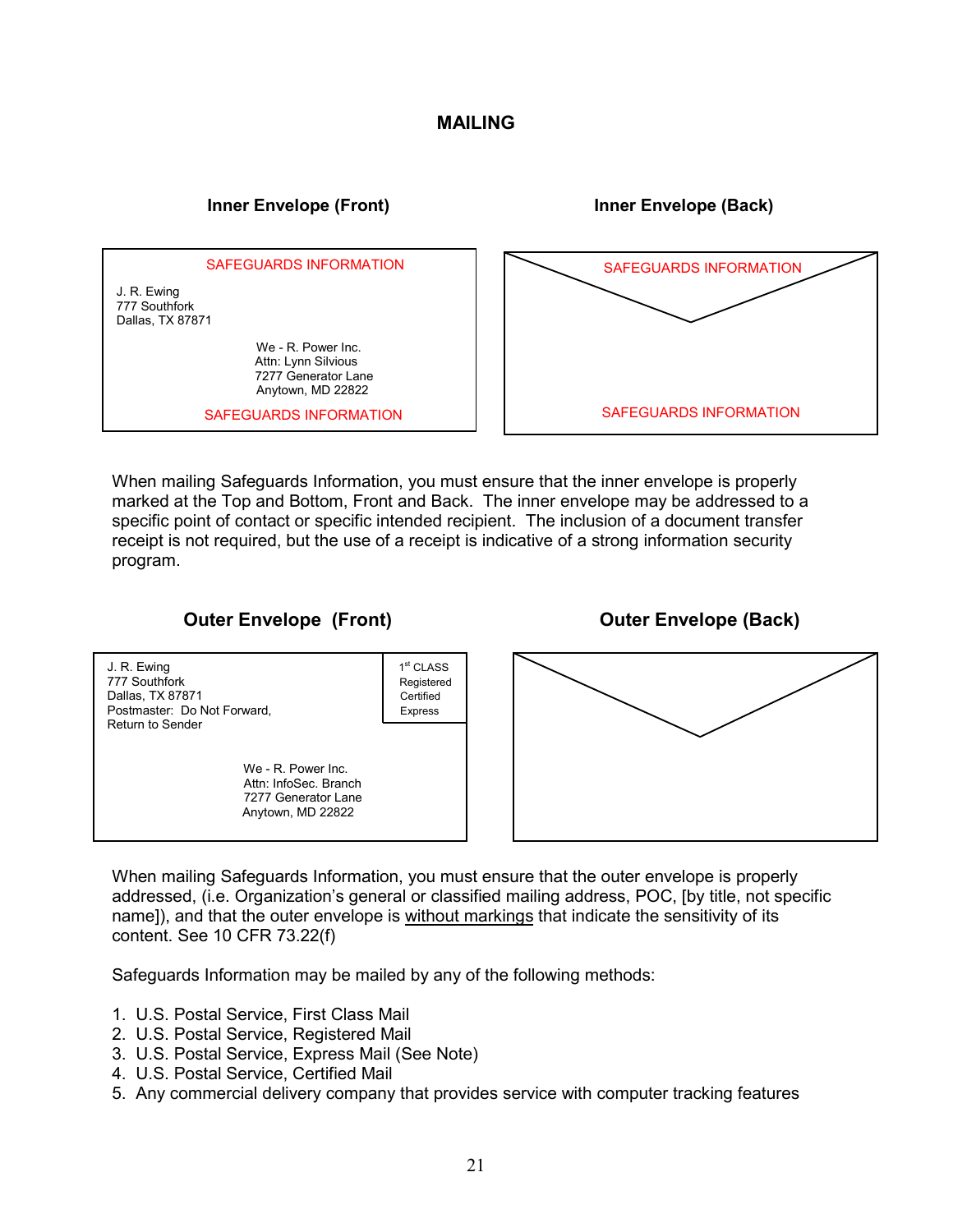### **ACRONYMS**

| <b>Atomic Energy Act</b>                         |
|--------------------------------------------------|
| <b>Compact Disc</b>                              |
| Code of Federal Regulations                      |
| Digital Video Disc                               |
| Federal Bureau of Investigation                  |
| <b>Management Directive</b>                      |
| <b>Nuclear Regulatory Commission</b>             |
| Official Use Only - Security Related Information |
| Official Use Only - Proprietary Information      |
| <b>Point of Contact</b>                          |
| Secret                                           |
| Safeguards Information                           |
| Sensitive Security Information                   |
| Uncontrolled                                     |
|                                                  |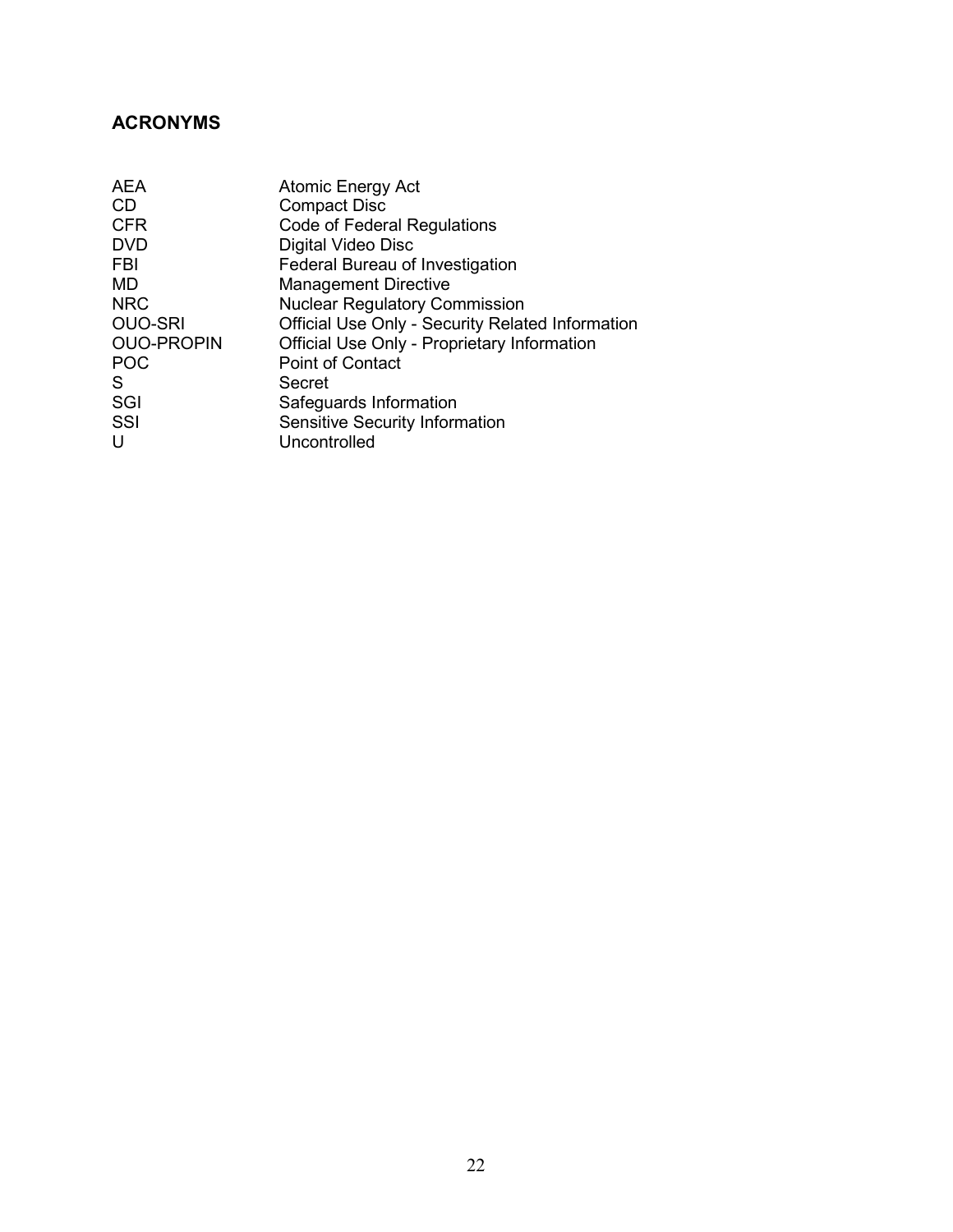**NOTE:** When using U.S. Postal Service, Express Mail, the waiver of signature or indemnity block on the U.S. Postal Service Express Mail Label may not be executed.

#### **Refer questions about this Safeguards Information Marking Guide to:**

**U. S. Nuclear Regulatory Commission Information Security Branch Washington, DC 20555** 

**Or** 

Safeguards Information Program Manager, (301) 415-2432 Safeguards Information Sr. Information Security Specialist, (301) 415-2278